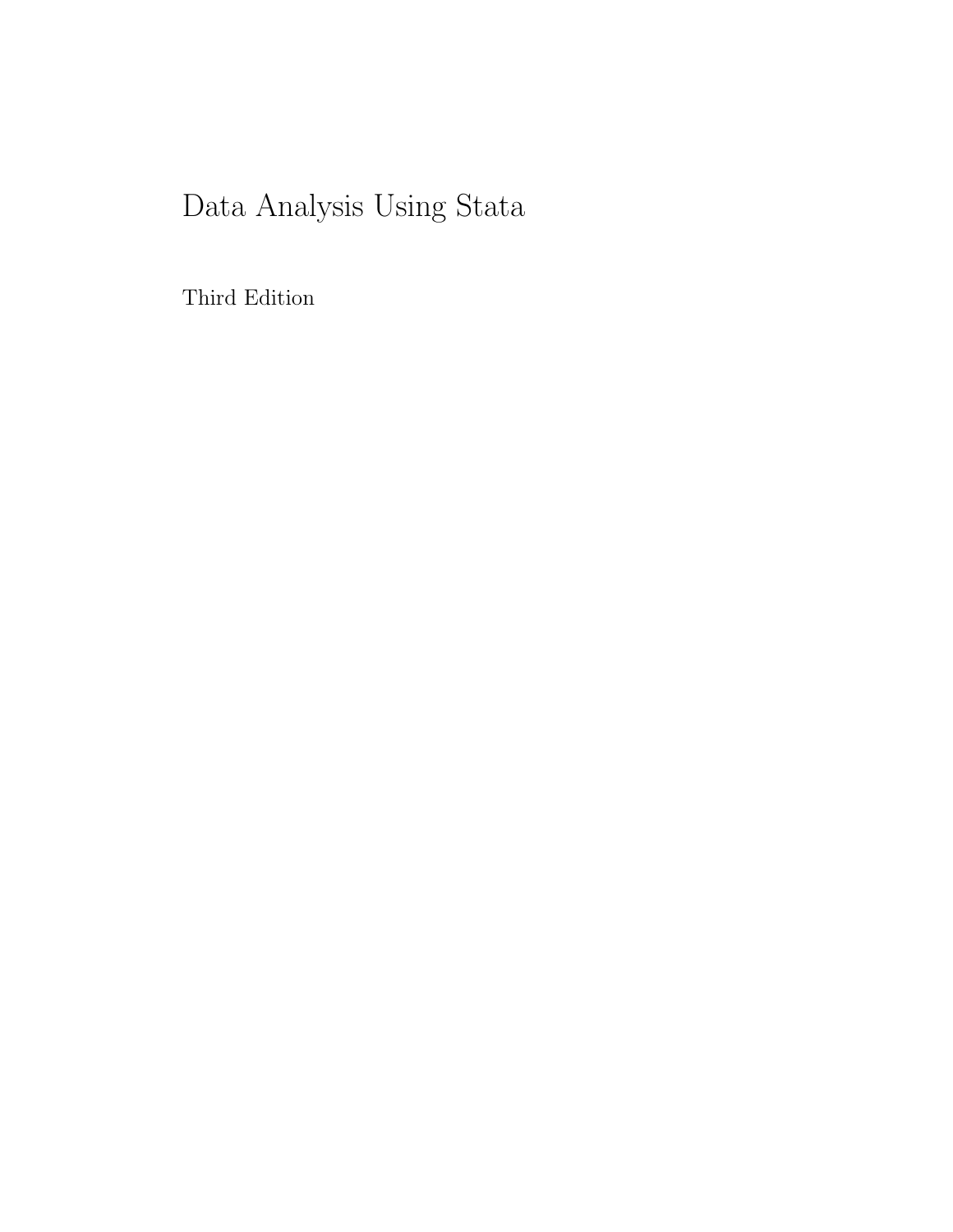

Copyright © 2005, 2009, 2012 by StataCorp LP All rights reserved. First edition 2005 Second edition 2009 Third edition 2012

Published by Stata Press, 4905 Lakeway Drive, College Station, Texas 77845 Typeset in L<sup>AT</sup>FX  $2\varepsilon$ Printed in the United States of America 10 9 8 7 6 5 4 3 2 1

ISBN-10: 1-59718-110-2 ISBN-13: 978-1-59718-110-5

Library of Congress Control Number: 2012934051

No part of this book may be reproduced, stored in a retrieval system, or transcribed, in any form or by any means—electronic, mechanical, photocopy, recording, or otherwise—without the prior written permission of StataCorp LP.

Stata, **STaTa**, Stata Press, Mata, **mata**, and NetCourse are registered trademarks of StataCorp LP.

Stata and Stata Press are registered trademarks with the World Intellectual Property Organization of the United Nations.

 $\mathbb{F}\to \mathbb{F}$ 2 $\varepsilon$  is a trademark of the American Mathematical Society.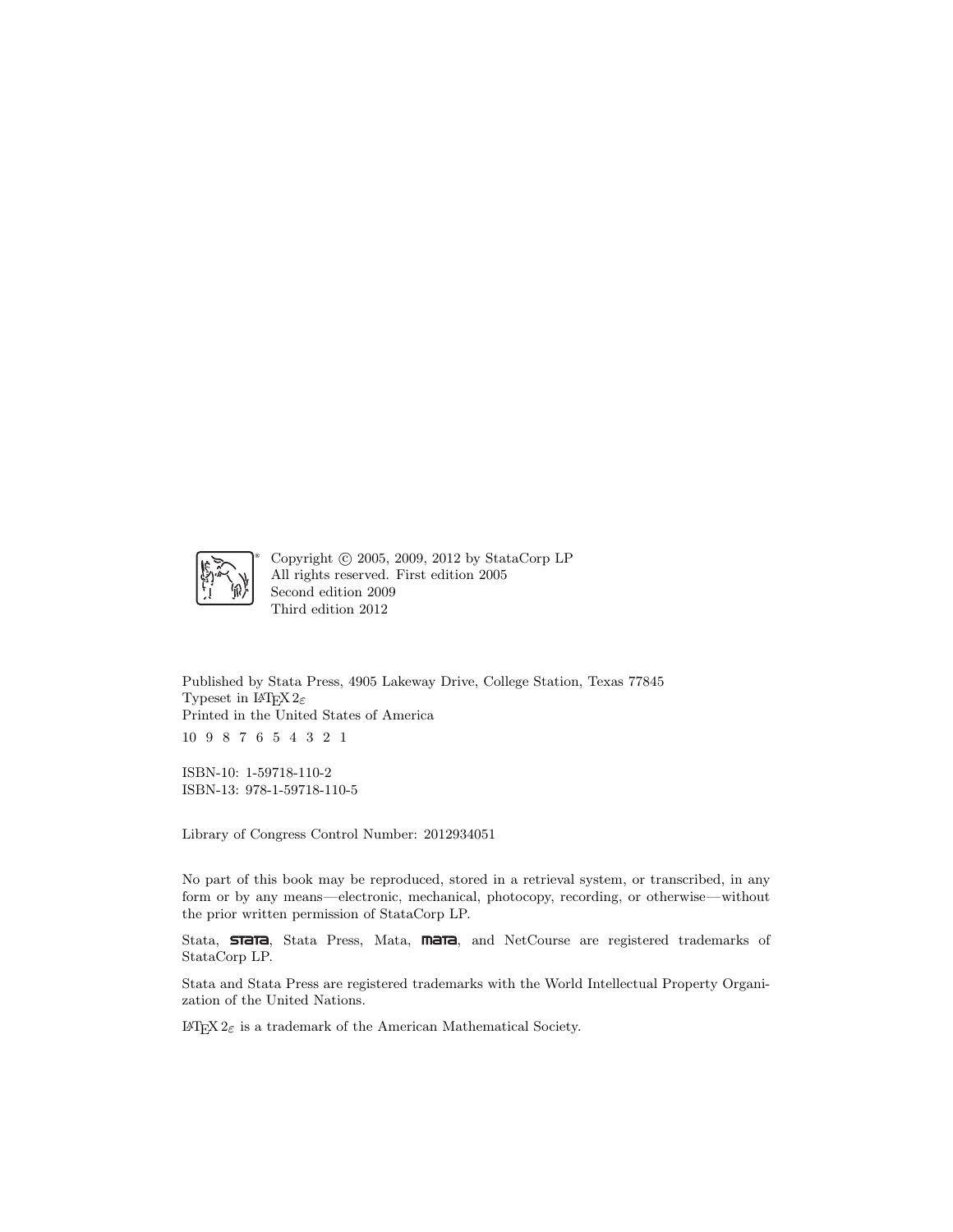## **Contents**

|              |                                                                                                                                                                                                                                                           |        |                                                                                | xvii |                  |  |
|--------------|-----------------------------------------------------------------------------------------------------------------------------------------------------------------------------------------------------------------------------------------------------------|--------|--------------------------------------------------------------------------------|------|------------------|--|
|              | List of tables<br>List of figures<br>Preface<br>Acknowledgments<br>The first time<br>1.1<br>1.2<br>Setting up your screen $\ldots \ldots \ldots \ldots \ldots \ldots \ldots \ldots$<br>1.3<br>1.3.1<br>1.3.2<br>1.3.3<br>1.3.4<br>1.3.5<br>1.3.6<br>1.3.7 |        |                                                                                |      |                  |  |
|              |                                                                                                                                                                                                                                                           |        |                                                                                |      |                  |  |
|              |                                                                                                                                                                                                                                                           |        |                                                                                |      | xxvii            |  |
| $\mathbf{1}$ |                                                                                                                                                                                                                                                           |        |                                                                                |      | 1                |  |
|              |                                                                                                                                                                                                                                                           |        |                                                                                |      | $\mathbf 1$      |  |
|              |                                                                                                                                                                                                                                                           |        |                                                                                |      | $\overline{2}$   |  |
|              |                                                                                                                                                                                                                                                           |        |                                                                                |      | $\overline{2}$   |  |
|              |                                                                                                                                                                                                                                                           |        | Inputting commands $\ldots \ldots \ldots \ldots \ldots \ldots \ldots$          |      | $\overline{2}$   |  |
|              |                                                                                                                                                                                                                                                           |        | Files and the working memory                                                   |      | $\boldsymbol{3}$ |  |
|              |                                                                                                                                                                                                                                                           |        |                                                                                |      | $\boldsymbol{3}$ |  |
|              |                                                                                                                                                                                                                                                           |        |                                                                                |      | 5                |  |
|              |                                                                                                                                                                                                                                                           |        |                                                                                |      | $\overline{7}$   |  |
|              |                                                                                                                                                                                                                                                           |        | Interrupting a command and repeating a command $\ldots$ .                      |      | 8                |  |
|              |                                                                                                                                                                                                                                                           |        |                                                                                |      | 8                |  |
|              |                                                                                                                                                                                                                                                           | 1.3.8  | The in qualifier $\dots \dots \dots \dots \dots \dots \dots \dots \dots$       |      | 9                |  |
|              |                                                                                                                                                                                                                                                           | 1.3.9  |                                                                                |      | 9                |  |
|              |                                                                                                                                                                                                                                                           | 1.3.10 | The if qualifier $\dots \dots \dots \dots \dots \dots \dots \dots \dots$       |      | 11               |  |
|              |                                                                                                                                                                                                                                                           | 1.3.11 | Defining missing values $\ldots \ldots \ldots \ldots \ldots \ldots \ldots$     |      | 11               |  |
|              |                                                                                                                                                                                                                                                           | 1.3.12 | The by prefix $\ldots \ldots \ldots \ldots \ldots \ldots \ldots \ldots \ldots$ |      | 12               |  |
|              |                                                                                                                                                                                                                                                           | 1.3.13 | Command options                                                                |      | 13               |  |
|              |                                                                                                                                                                                                                                                           | 1.3.14 | Frequency tables $\dots \dots \dots \dots \dots \dots \dots \dots$             |      | 14               |  |
|              |                                                                                                                                                                                                                                                           | 1.3.15 |                                                                                |      | 15               |  |
|              |                                                                                                                                                                                                                                                           | 1.3.16 |                                                                                |      | 16               |  |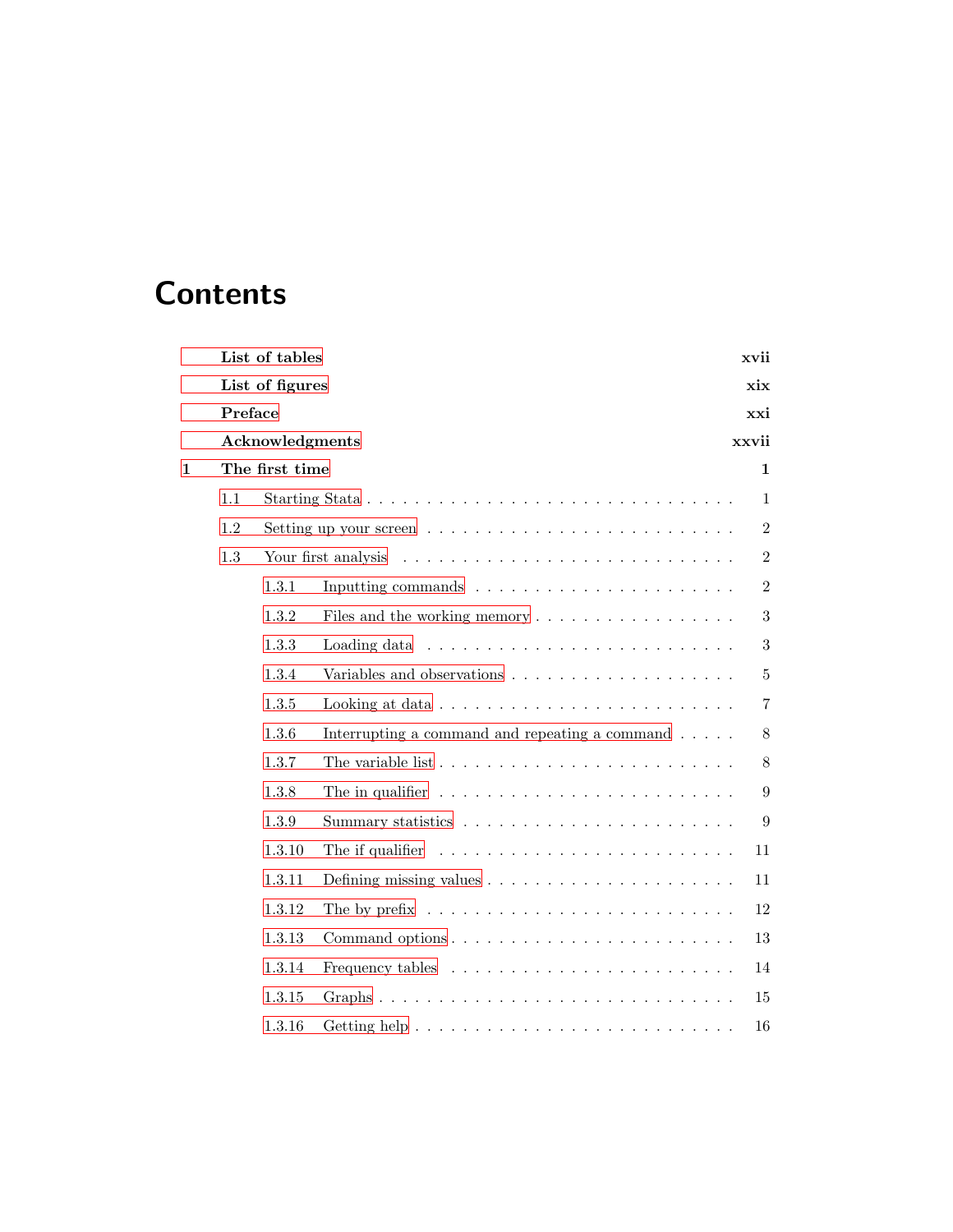## vi Contents

|          |     | 1.3.17    | Recoding variables $\dots \dots \dots \dots \dots \dots \dots \dots$           | 17        |
|----------|-----|-----------|--------------------------------------------------------------------------------|-----------|
|          |     | 1.3.18    | Variable labels and value labels                                               | 18        |
|          |     | 1.3.19    |                                                                                | 19        |
|          | 1.4 | Do-files  |                                                                                | <b>20</b> |
|          | 1.5 |           |                                                                                | 22        |
|          | 1.6 |           |                                                                                | 23        |
| $\bf{2}$ |     |           | Working with do-files                                                          | 25        |
|          | 2.1 |           | From interactive work to working with a do-file $\ldots \ldots \ldots$         | $25\,$    |
|          |     | 2.1.1     |                                                                                | 26        |
|          |     | 2.1.2     |                                                                                | 27        |
|          | 2.2 |           |                                                                                | 30        |
|          |     | 2.2.1     |                                                                                | 31        |
|          |     | 2.2.2     | Line breaks $\ldots \ldots \ldots \ldots \ldots \ldots \ldots \ldots$          | 32        |
|          |     | 2.2.3     | Some crucial commands $\dots \dots \dots \dots \dots \dots \dots$              | 33        |
|          | 2.3 |           |                                                                                | 35        |
|          | 2.4 |           |                                                                                | 39        |
| 3        |     |           | The grammar of Stata                                                           | 41        |
|          | 3.1 |           |                                                                                | 41        |
|          |     | 3.1.1     |                                                                                | 41        |
|          |     | 3.1.2     |                                                                                | 43        |
|          |     |           | List of variables: Required or optional $\ldots \ldots \ldots$                 | 43        |
|          |     |           |                                                                                | 43        |
|          |     |           | Special listings $\dots \dots \dots \dots \dots \dots \dots \dots \dots \dots$ | 45        |
|          |     | 3.1.3     |                                                                                | 45        |
|          |     | 3.1.4     | The in qualifier $\dots \dots \dots \dots \dots \dots \dots \dots \dots \dots$ | 47        |
|          |     | $3.1.5\,$ | The if qualifier $\ldots \ldots \ldots \ldots \ldots \ldots \ldots \ldots$     | 48        |
|          |     | 3.1.6     |                                                                                | 51        |
|          |     |           |                                                                                | $52\,$    |
|          |     |           | Functions                                                                      | 54        |
|          |     | 3.1.7     | Lists of numbers                                                               | 55        |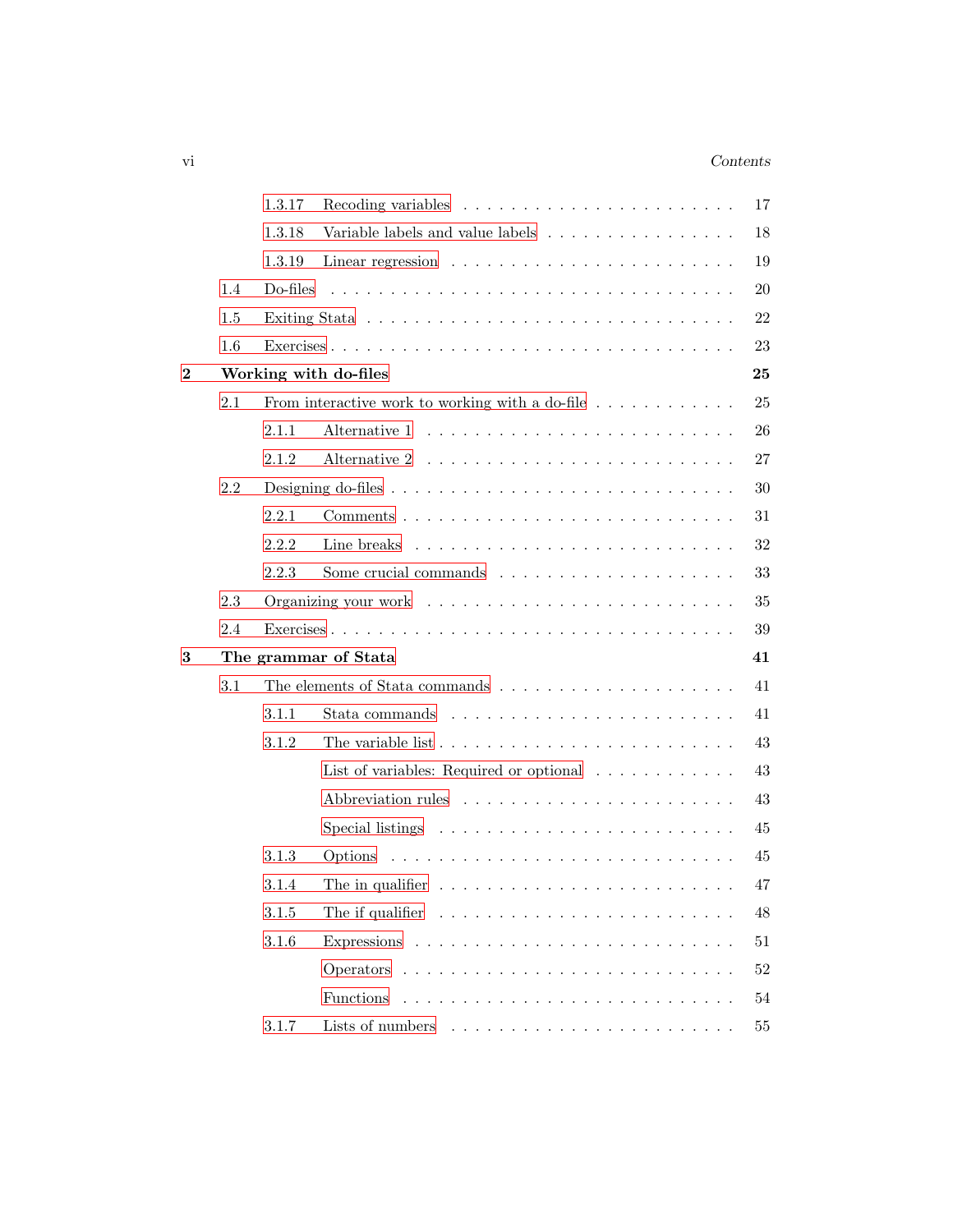#### Contents vii

|   |         | 3.1.8 | Using filenames $\ldots \ldots \ldots \ldots \ldots \ldots \ldots \ldots$      | 56         |
|---|---------|-------|--------------------------------------------------------------------------------|------------|
|   | 3.2     |       |                                                                                | 57         |
|   |         | 3.2.1 | The by prefix $\ldots \ldots \ldots \ldots \ldots \ldots \ldots \ldots \ldots$ | $58\,$     |
|   |         | 3.2.2 | The foreach loop $\dots \dots \dots \dots \dots \dots \dots \dots \dots$       | $59\,$     |
|   |         |       | The types of foreach lists $\dots \dots \dots \dots \dots \dots \dots$         | 61         |
|   |         |       | Several commands within a foreach loop $\dots \dots \dots$                     | 62         |
|   |         | 3.2.3 | The forvalues loop $\dots \dots \dots \dots \dots \dots \dots \dots$           | 62         |
|   | 3.3     |       |                                                                                | 63         |
|   |         |       |                                                                                | 64         |
|   |         |       |                                                                                | 66         |
|   |         |       |                                                                                | 67         |
|   | 3.4     |       |                                                                                | 68         |
| 4 |         |       | General comments on the statistical commands                                   | 71         |
|   | 4.1     |       |                                                                                | 71         |
|   | 4.2     |       |                                                                                | 74         |
|   | 4.3     |       |                                                                                | 76         |
| 5 |         |       | Creating and changing variables                                                | ${\bf 77}$ |
|   | $5.1\,$ |       | The commands generate and replace $\dots \dots \dots \dots \dots \dots$        | 77         |
|   |         | 5.1.1 |                                                                                | 78         |
|   |         | 5.1.2 |                                                                                | 79         |
|   |         | 5.1.3 |                                                                                | 82         |
|   |         | 5.1.4 |                                                                                | 85         |
|   |         | 5.1.5 |                                                                                | 89         |
|   | 5.2     |       |                                                                                | 91         |
|   |         | 5.2.1 | The recode command $\ldots \ldots \ldots \ldots \ldots \ldots \ldots \ldots$   | 91         |
|   |         | 5.2.2 | The egen command $\ldots \ldots \ldots \ldots \ldots \ldots \ldots \ldots$     | 92         |
|   | $5.3\,$ |       |                                                                                | 94         |
|   | $5.4\,$ |       |                                                                                | 98         |
|   |         | 5.4.1 |                                                                                | 98         |
|   |         | 5.4.2 |                                                                                | 102        |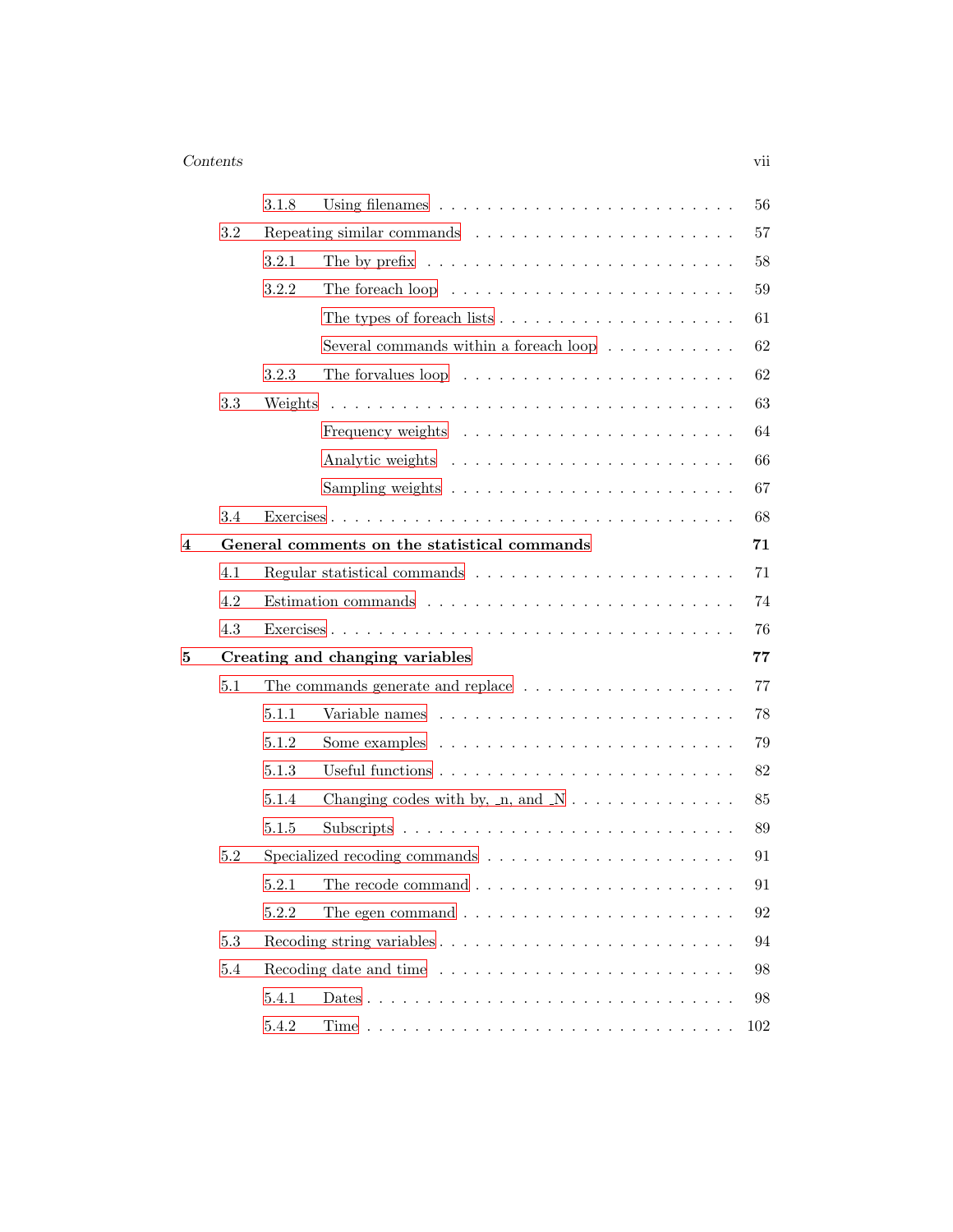## viii Contents

|   | $5.5\,$ |       | 105                                                                                                                   |  |
|---|---------|-------|-----------------------------------------------------------------------------------------------------------------------|--|
|   | 5.6     |       | 107                                                                                                                   |  |
|   | 5.7     |       | Storage types, or the ghost in the machine $\dots \dots \dots \dots \dots$<br>111                                     |  |
|   | 5.8     |       | 112                                                                                                                   |  |
| 6 |         |       | Creating and changing graphs<br>115                                                                                   |  |
|   | 6.1     |       | 115                                                                                                                   |  |
|   | 6.2     |       | 116                                                                                                                   |  |
|   |         | 6.2.1 | 117                                                                                                                   |  |
|   |         | 6.2.2 | 119<br>Specialized graphs $\ldots \ldots \ldots \ldots \ldots \ldots \ldots$                                          |  |
|   | 6.3     |       | 119                                                                                                                   |  |
|   |         | 6.3.1 | 121                                                                                                                   |  |
|   |         |       | 123                                                                                                                   |  |
|   |         |       | 125                                                                                                                   |  |
|   |         |       | 126<br>Marker size received and service in the size of the size of the service is a service of the size of the size o |  |
|   |         |       | 126                                                                                                                   |  |
|   |         | 6.3.2 | 129                                                                                                                   |  |
|   |         |       | 130                                                                                                                   |  |
|   |         |       | 130                                                                                                                   |  |
|   |         |       | 131                                                                                                                   |  |
|   |         | 6.3.3 | 133<br>Information inside the plot region $\ldots \ldots \ldots \ldots \ldots$                                        |  |
|   |         |       | Reference lines<br>133                                                                                                |  |
|   |         |       | 134<br>Labeling inside the plot region $\ldots \ldots \ldots \ldots \ldots$                                           |  |
|   |         | 6.3.4 | 138<br>Information outside the plot region $\ldots \ldots \ldots \ldots$                                              |  |
|   |         |       | Labeling the axes $\dots \dots \dots \dots \dots \dots \dots \dots \dots$<br>139                                      |  |
|   |         |       | 142                                                                                                                   |  |
|   |         |       | 143                                                                                                                   |  |
|   |         |       | 144                                                                                                                   |  |
|   |         |       | 146                                                                                                                   |  |
|   | 6.4     |       | 147                                                                                                                   |  |
|   |         | 6.4.1 | Overlaying many twoway graphs<br>147                                                                                  |  |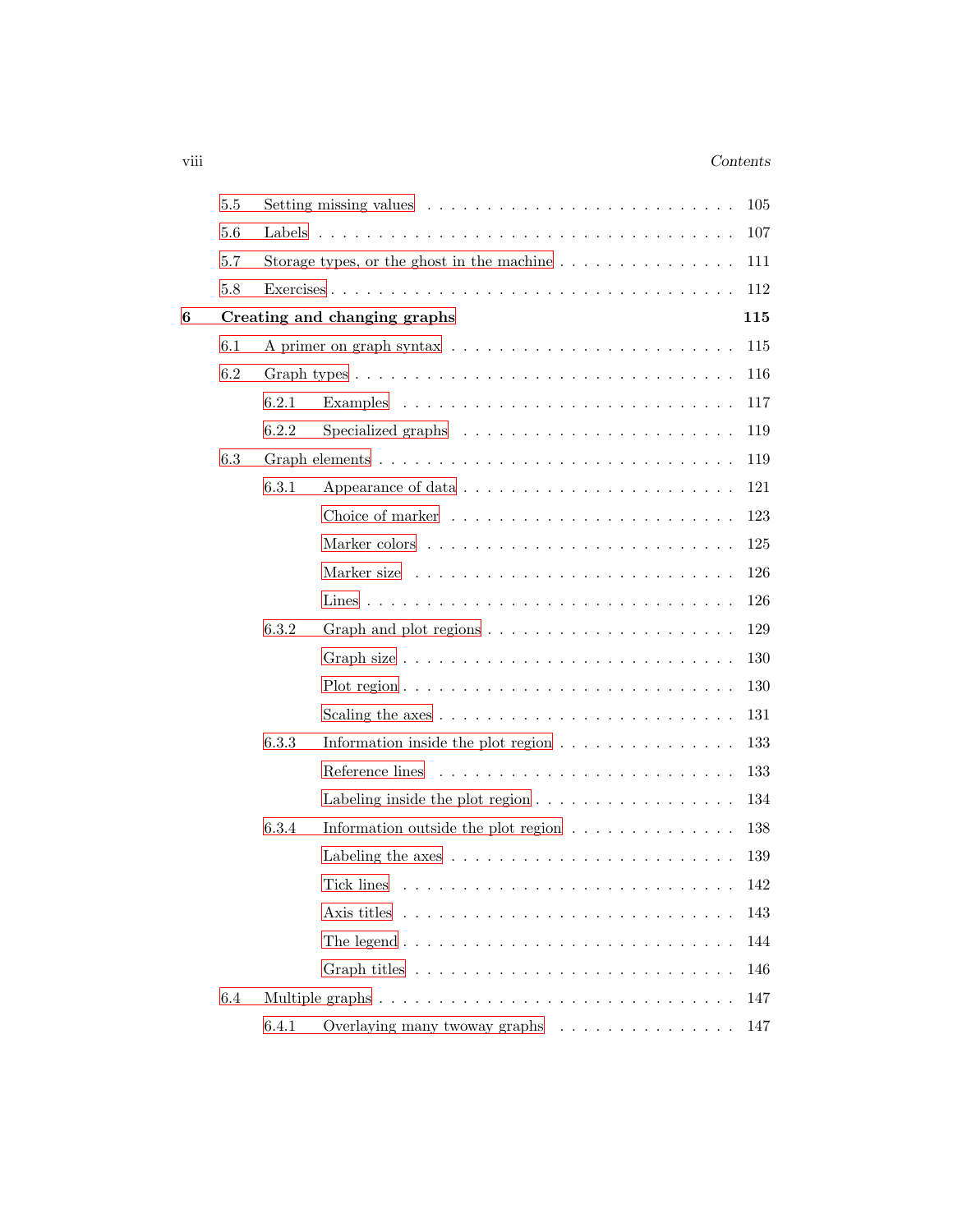|   |         | 6.4.2 | Option by $() \ldots \ldots \ldots \ldots \ldots \ldots \ldots \ldots \ldots$      | 149 |
|---|---------|-------|------------------------------------------------------------------------------------|-----|
|   |         | 6.4.3 | Combining graphs                                                                   | 150 |
|   | 6.5     |       | Saving and printing graphs $\ldots \ldots \ldots \ldots \ldots \ldots \ldots$      | 152 |
|   | 6.6     |       |                                                                                    | 154 |
| 7 |         |       | Describing and comparing distributions                                             | 157 |
|   | $7.1\,$ |       | Categories: Few or many? $\ldots \ldots \ldots \ldots \ldots \ldots \ldots \ldots$ | 158 |
|   | 7.2     |       |                                                                                    | 159 |
|   |         | 7.2.1 | <b>Tables</b>                                                                      | 159 |
|   |         |       |                                                                                    | 159 |
|   |         |       | More than one frequency table $\ldots \ldots \ldots \ldots \ldots$                 | 160 |
|   |         |       |                                                                                    | 160 |
|   |         |       |                                                                                    | 162 |
|   |         |       | More than one contingency table $\dots \dots \dots \dots \dots$                    | 163 |
|   |         | 7.2.2 |                                                                                    | 163 |
|   |         |       |                                                                                    | 164 |
|   |         |       | Bar charts $\ldots \ldots \ldots \ldots \ldots \ldots \ldots \ldots \ldots \ldots$ | 166 |
|   |         |       | Pie charts $\dots \dots \dots \dots \dots \dots \dots \dots \dots \dots \dots$     | 168 |
|   |         |       |                                                                                    | 169 |
|   | 7.3     |       |                                                                                    | 170 |
|   |         | 7.3.1 |                                                                                    | 171 |
|   |         |       | Some remarks on grouping data $\ldots \ldots \ldots \ldots \ldots$                 | 171 |
|   |         |       | Special techniques for grouping data $\ldots \ldots \ldots \ldots$                 | 172 |
|   |         | 7.3.2 | Describing data using statistics $\ldots \ldots \ldots \ldots \ldots$              | 173 |
|   |         |       | Important summary statistics                                                       | 174 |
|   |         |       | The summarize command $\ldots \ldots \ldots \ldots \ldots \ldots$                  | 176 |
|   |         |       | The tabstat command $\ldots \ldots \ldots \ldots \ldots \ldots \ldots$             | 177 |
|   |         |       | Comparing distributions using statistics $\ldots \ldots \ldots$                    | 178 |
|   |         | 7.3.3 |                                                                                    | 186 |
|   |         |       | Box plots $\ldots \ldots \ldots \ldots \ldots \ldots \ldots \ldots \ldots \ldots$  | 187 |
|   |         |       |                                                                                    | 189 |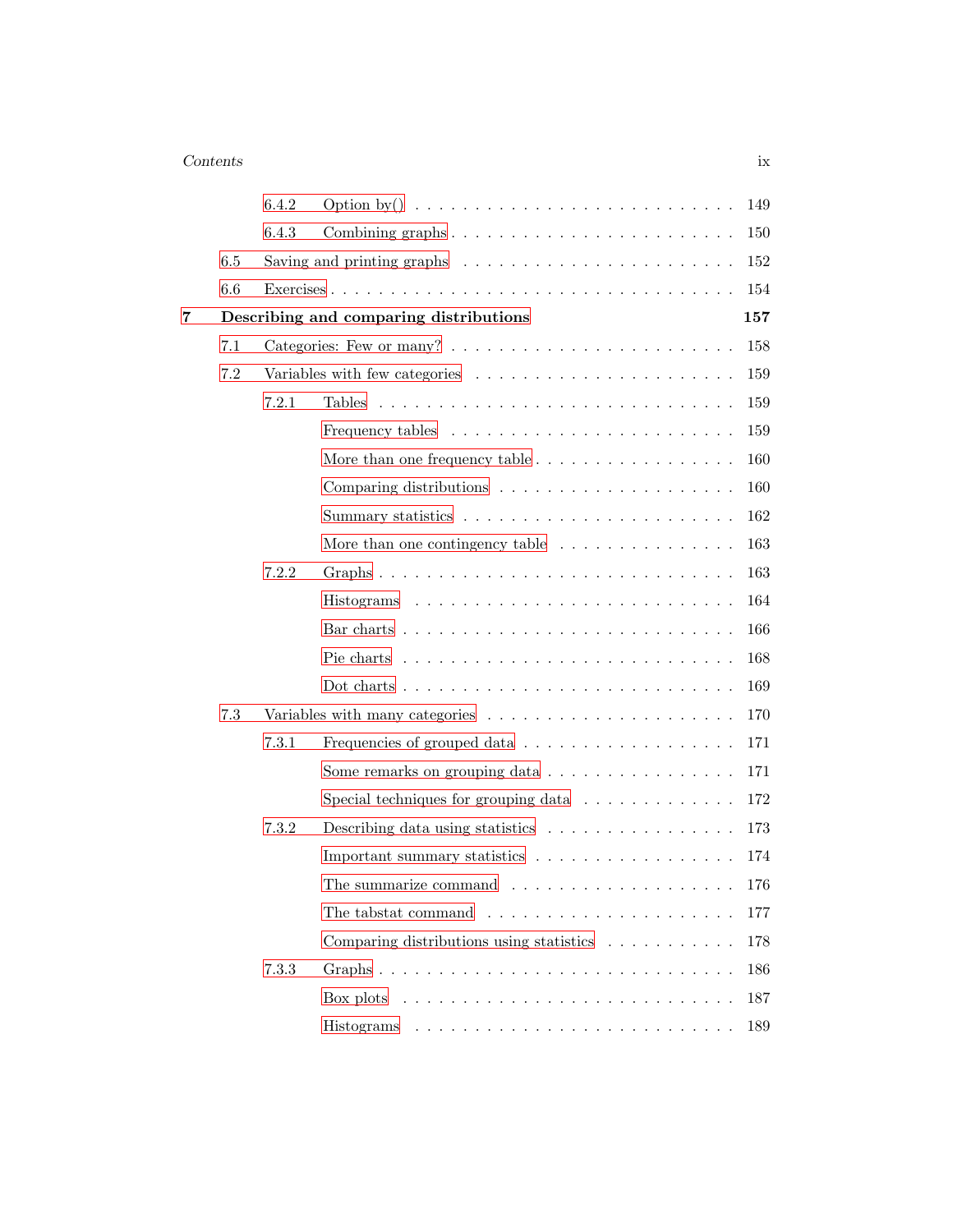## x Contents

|   |     |       |                                                                                | 191 |
|---|-----|-------|--------------------------------------------------------------------------------|-----|
|   |     |       | Quantile plot $\ldots \ldots \ldots \ldots \ldots \ldots \ldots \ldots \ldots$ | 195 |
|   |     |       | Comparing distributions with $Q-Q$ plots $\ldots \ldots \ldots$                | 199 |
|   | 7.4 |       |                                                                                | 200 |
| 8 |     |       | <b>Statistical inference</b>                                                   | 201 |
|   | 8.1 |       | Random samples and sampling distributions                                      | 202 |
|   |     | 8.1.1 |                                                                                | 202 |
|   |     | 8.1.2 |                                                                                | 203 |
|   |     | 8.1.3 | Drawing random samples $\ldots \ldots \ldots \ldots \ldots \ldots \ldots$      | 207 |
|   |     | 8.1.4 | The sampling distribution $\ldots \ldots \ldots \ldots \ldots \ldots$          | 208 |
|   | 8.2 |       |                                                                                | 213 |
|   |     | 8.2.1 | Standard errors for simple random samples                                      | 213 |
|   |     | 8.2.2 | Standard errors for complex samples                                            | 215 |
|   |     |       | Typical forms of complex samples $\dots \dots \dots \dots \dots$               | 215 |
|   |     |       | Sampling distributions for complex samples $\ldots \ldots \ldots$              | 217 |
|   |     |       | Using Stata's svy commands $\ldots \ldots \ldots \ldots \ldots \ldots$         | 219 |
|   |     | 8.2.3 | Standard errors with nonresponse                                               | 222 |
|   |     |       | Unit nonresponse and poststratification weights $\ldots \ldots$                | 222 |
|   |     |       | Item nonresponse and multiple imputation $\ldots \ldots \ldots$                | 223 |
|   |     | 8.2.4 |                                                                                | 230 |
|   |     |       |                                                                                | 231 |
|   |     |       |                                                                                | 233 |
|   |     |       | Two-group mean comparison test $\ldots \ldots \ldots \ldots \ldots$            | 238 |
|   | 8.3 |       | Causal inference                                                               | 242 |
|   |     | 8.3.1 |                                                                                | 242 |
|   |     |       | Data-generating processes $\dots \dots \dots \dots \dots \dots \dots$          | 242 |
|   |     |       | Counterfactual concept of causality                                            | 244 |
|   |     | 8.3.2 | The effect of third-class tickets                                              | 246 |
|   |     | 8.3.3 | Some problems of causal inference                                              | 248 |
|   | 8.4 |       |                                                                                | 250 |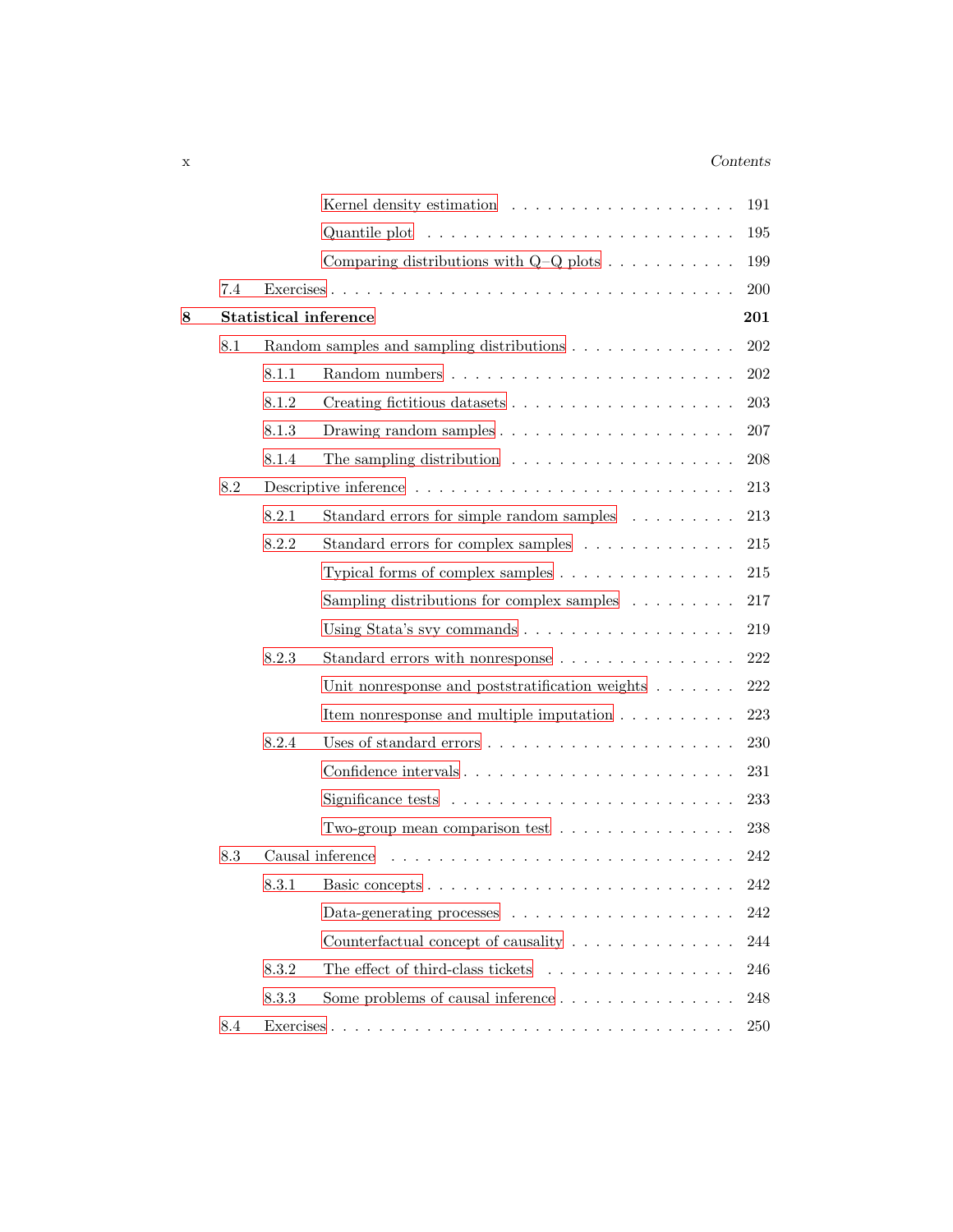#### Contents xi

| 9 |     |       | Introduction to linear regression                                                           | 253     |
|---|-----|-------|---------------------------------------------------------------------------------------------|---------|
|   | 9.1 |       |                                                                                             | 256     |
|   |     | 9.1.1 |                                                                                             | 256     |
|   |     | 9.1.2 | Linear regression using Stata $\ldots \ldots \ldots \ldots \ldots$                          | 260     |
|   |     |       | The table of coefficients $\dots \dots \dots \dots \dots \dots \dots$                       | 261     |
|   |     |       | The table of ANOVA results                                                                  | 266     |
|   |     |       |                                                                                             | 268     |
|   | 9.2 |       |                                                                                             | 270     |
|   |     | 9.2.1 | Multiple regression using Stata                                                             | 271     |
|   |     | 9.2.2 |                                                                                             | 274     |
|   |     |       |                                                                                             | 274     |
|   |     |       | Standardized regression coefficients                                                        | 276     |
|   |     | 9.2.3 | What does "under control" mean? $\ldots \ldots \ldots \ldots$                               | 277     |
|   | 9.3 |       |                                                                                             | 279     |
|   |     | 9.3.1 |                                                                                             | 280     |
|   |     |       |                                                                                             | 283     |
|   |     |       |                                                                                             | 286     |
|   |     |       |                                                                                             | 295     |
|   |     |       |                                                                                             | 296     |
|   |     | 9.3.2 | Violation of $Var(\epsilon_i) = \sigma^2 \dots \dots \dots \dots \dots \dots \dots \dots$   | 296     |
|   |     | 9.3.3 | Violation of $Cov(\epsilon_i, \epsilon_j) = 0, i \neq j \ldots \ldots \ldots \ldots \ldots$ | 299     |
|   | 9.4 |       |                                                                                             | 300     |
|   |     | 9.4.1 | Categorical independent variables                                                           | 301     |
|   |     | 9.4.2 |                                                                                             | 304     |
|   |     | 9.4.3 | Regression models using transformed variables                                               | $308\,$ |
|   |     |       |                                                                                             | 309     |
|   |     |       |                                                                                             | 312     |
|   | 9.5 |       |                                                                                             | 313     |
|   |     | 9.5.1 | Tables of similar regression models                                                         | 313     |
|   |     | 9.5.2 |                                                                                             | 316     |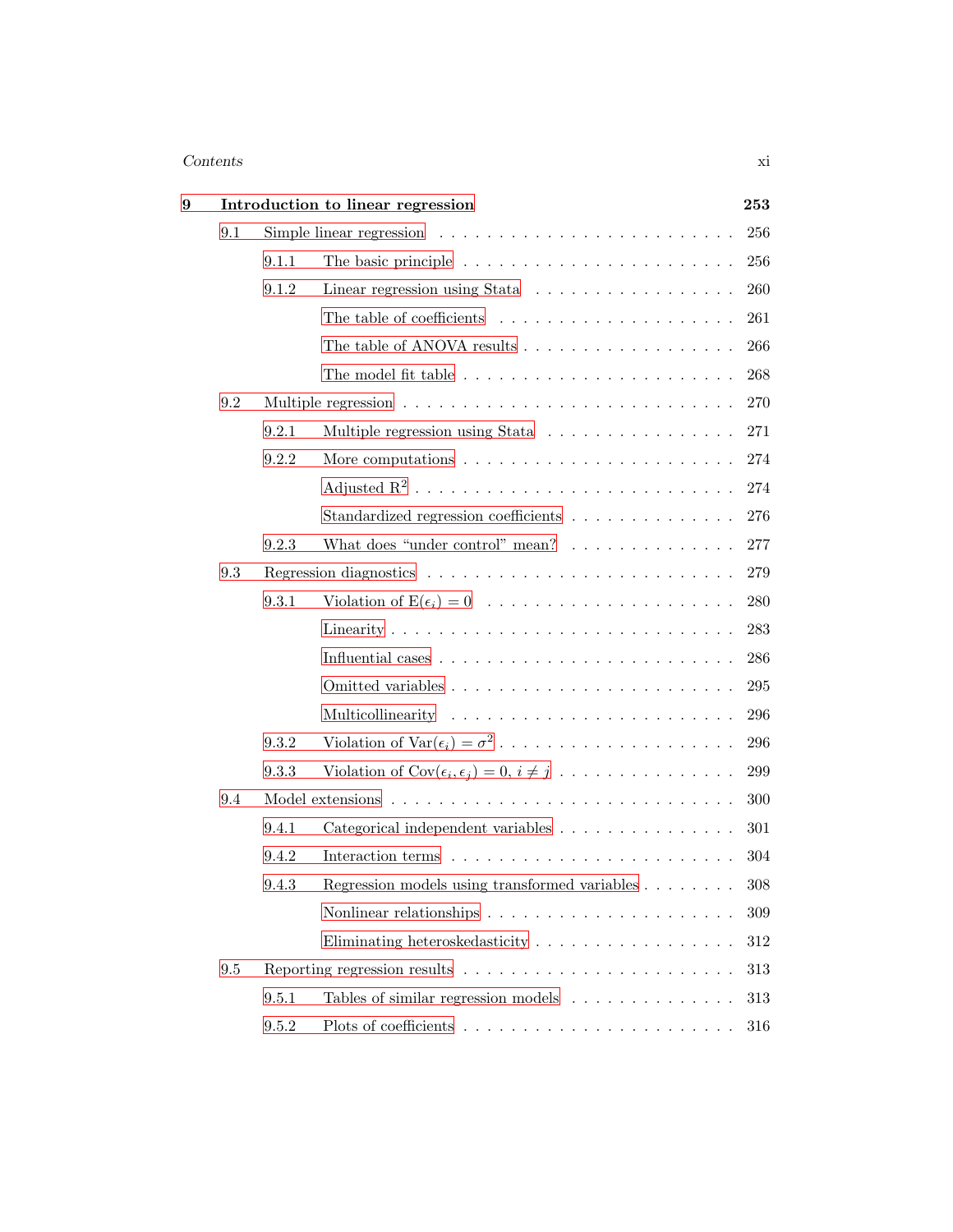#### xii Contents

|    |      | 9.5.3  |                                                                                   | 321 |
|----|------|--------|-----------------------------------------------------------------------------------|-----|
|    | 9.6  |        |                                                                                   | 324 |
|    |      | 9.6.1  |                                                                                   | 324 |
|    |      | 9.6.2  | Regression models for panel data                                                  | 327 |
|    |      |        |                                                                                   | 328 |
|    |      |        |                                                                                   | 332 |
|    |      | 9.6.3  |                                                                                   | 337 |
|    | 9.7  |        |                                                                                   | 339 |
| 10 |      |        | Regression models for categorical dependent variables                             | 341 |
|    | 10.1 |        |                                                                                   | 342 |
|    | 10.2 |        |                                                                                   | 346 |
|    |      | 10.2.1 | Odds, log odds, and odds ratios                                                   | 346 |
|    |      | 10.2.2 | Excursion: The maximum likelihood principle                                       | 351 |
|    | 10.3 |        |                                                                                   | 354 |
|    |      | 10.3.1 | The coefficient table $\dots \dots \dots \dots \dots \dots \dots \dots \dots$     | 356 |
|    |      |        | Sign interpretation $\ldots \ldots \ldots \ldots \ldots \ldots \ldots$            | 357 |
|    |      |        | Interpretation with odds ratios                                                   | 357 |
|    |      |        |                                                                                   | 359 |
|    |      |        |                                                                                   | 361 |
|    |      | 10.3.2 | The iteration block $\dots \dots \dots \dots \dots \dots \dots \dots \dots$       | 362 |
|    |      | 10.3.3 |                                                                                   | 363 |
|    |      |        |                                                                                   | 364 |
|    |      |        |                                                                                   | 367 |
|    | 10.4 |        | Logistic regression diagnostics $\dots \dots \dots \dots \dots \dots \dots \dots$ | 368 |
|    |      | 10.4.1 |                                                                                   | 369 |
|    |      | 10.4.2 |                                                                                   | 372 |
|    | 10.5 |        |                                                                                   | 377 |
|    | 10.6 |        |                                                                                   | 379 |
|    |      | 10.6.1 |                                                                                   | 379 |
|    |      | 10.6.2 | Interaction effects $\dots \dots \dots \dots \dots \dots \dots \dots \dots \dots$ | 381 |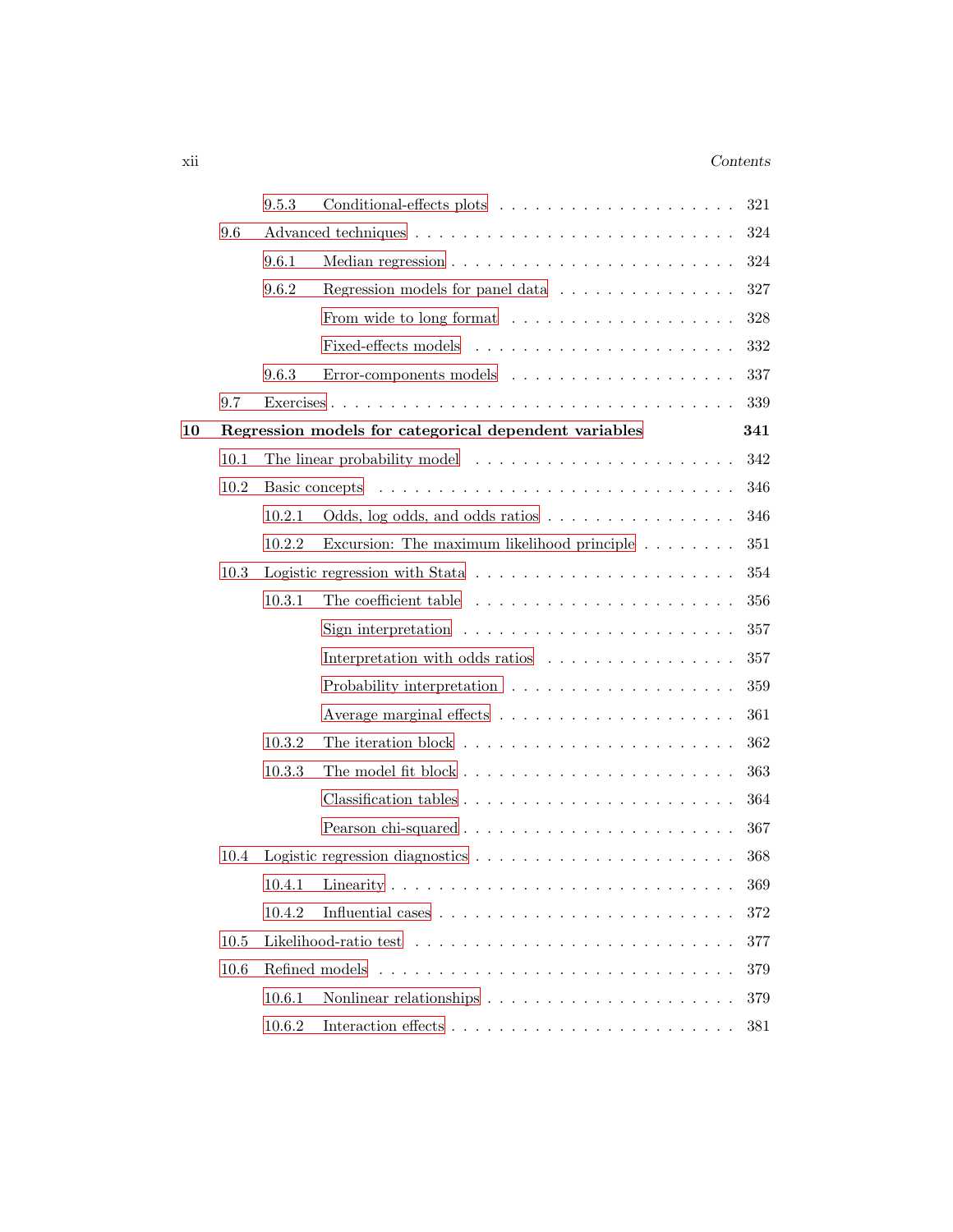| $\cdots$<br><b>X111</b> |
|-------------------------|
|                         |

|    | 10.7 |        |                                                                                     | 384 |
|----|------|--------|-------------------------------------------------------------------------------------|-----|
|    |      | 10.7.1 |                                                                                     | 385 |
|    |      | 10.7.2 | Multinomial logistic regression                                                     | 387 |
|    |      | 10.7.3 |                                                                                     | 391 |
|    | 10.8 |        |                                                                                     | 393 |
| 11 |      |        | Reading and writing data                                                            | 395 |
|    | 11.1 |        | The goal: The data matrix $\ldots \ldots \ldots \ldots \ldots \ldots \ldots \ldots$ | 395 |
|    | 11.2 |        |                                                                                     | 397 |
|    |      | 11.2.1 |                                                                                     | 398 |
|    |      |        |                                                                                     | 398 |
|    |      |        |                                                                                     | 402 |
|    |      |        | Reading other system files $\ldots \ldots \ldots \ldots \ldots \ldots$              | 402 |
|    |      | 11.2.2 |                                                                                     | 402 |
|    |      |        | Reading data in spreadsheet format                                                  | 402 |
|    |      |        |                                                                                     | 405 |
|    |      |        | Reading data in fixed format                                                        | 407 |
|    | 11.3 |        |                                                                                     | 410 |
|    |      | 11.3.1 | Input data using the Data Editor $\dots \dots \dots \dots \dots$                    | 410 |
|    |      | 11.3.2 | The input command $\ldots \ldots \ldots \ldots \ldots \ldots \ldots$                | 411 |
|    | 11.4 |        |                                                                                     | 415 |
|    |      | 11.4.1 |                                                                                     | 415 |
|    |      | 11.4.2 |                                                                                     | 417 |
|    |      |        | Merge 1:1 matches with rectangular data $\ldots \ldots \ldots$                      | 418 |
|    |      |        | Merge 1:1 matches with nonrectangular data                                          | 421 |
|    |      |        | Merging more than two files $\dots \dots \dots \dots$                               | 424 |
|    |      |        | Merging m:1 and 1:m matches $\dots \dots \dots \dots \dots \dots$                   | 425 |
|    |      | 11.4.3 | The append command $\ldots \ldots \ldots \ldots \ldots \ldots \ldots$               | 429 |
|    | 11.5 |        |                                                                                     | 433 |
|    | 11.6 |        |                                                                                     | 434 |
|    |      | 11.6.1 | Rules for handling the working memory $\ldots \ldots \ldots$                        | 434 |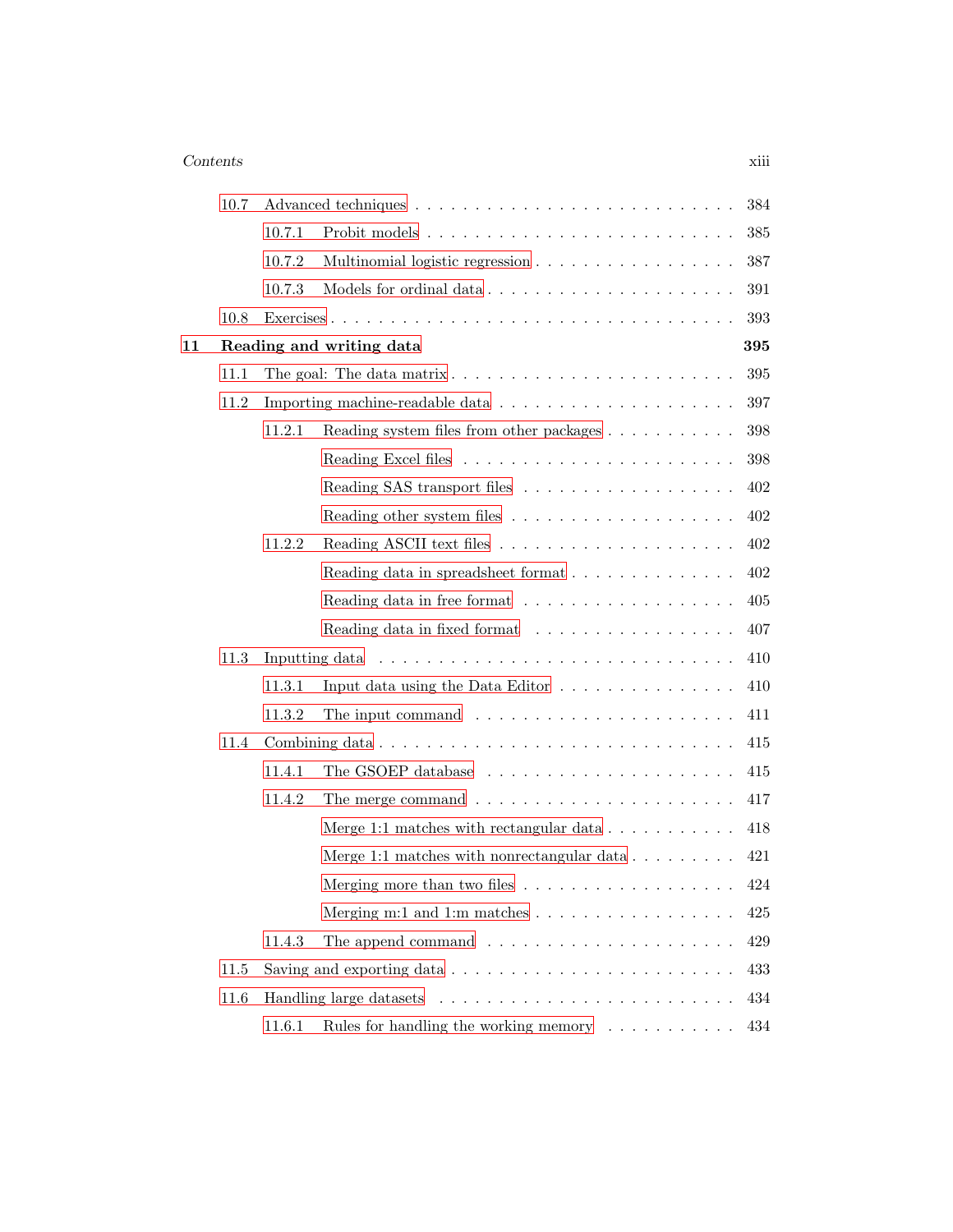#### xiv Contents

|    |      | 11.6.2       |                                                                          | 435 |
|----|------|--------------|--------------------------------------------------------------------------|-----|
|    | 11.7 |              |                                                                          | 435 |
| 12 |      |              | Do-files for advanced users and user-written programs                    | 437 |
|    | 12.1 |              |                                                                          | 437 |
|    | 12.2 |              |                                                                          | 439 |
|    |      | 12.2.1       |                                                                          | 439 |
|    |      |              | Calculating with local macros                                            | 440 |
|    |      |              |                                                                          | 441 |
|    |      |              |                                                                          | 442 |
|    |      | 12.2.2       |                                                                          | 443 |
|    |      | 12.2.3       |                                                                          | 443 |
|    |      |              | The problem of redefinition $\ldots \ldots \ldots \ldots \ldots \ldots$  | 445 |
|    |      |              | The problem of naming $\ldots \ldots \ldots \ldots \ldots \ldots \ldots$ | 445 |
|    |      |              | The problem of error checking $\dots \dots \dots \dots \dots \dots$      | 445 |
|    |      | 12.2.4       | Programs in do-files and ado-files                                       | 446 |
|    | 12.3 |              |                                                                          | 449 |
|    |      | 12.3.1       | Sketch of the syntax $\dots \dots \dots \dots \dots \dots \dots \dots$   | 451 |
|    |      | 12.3.2       |                                                                          | 452 |
|    |      | 12.3.3       |                                                                          | 453 |
|    |      | 12.3.4       |                                                                          | 454 |
|    |      | 12.3.5       | Parsing if and in qualifiers $\dots \dots \dots \dots \dots \dots \dots$ | 456 |
|    |      | 12.3.6       | Generating an unknown number of variables                                | 457 |
|    |      | 12.3.7       |                                                                          | 459 |
|    |      | 12.3.8       |                                                                          | 461 |
|    |      | 12.3.9       | Avoiding changes in the dataset                                          | 463 |
|    |      |              |                                                                          | 465 |
|    | 12.4 |              |                                                                          | 467 |
| 13 |      | Around Stata |                                                                          | 469 |
|    | 13.1 |              |                                                                          | 469 |
|    | 13.2 |              |                                                                          | 470 |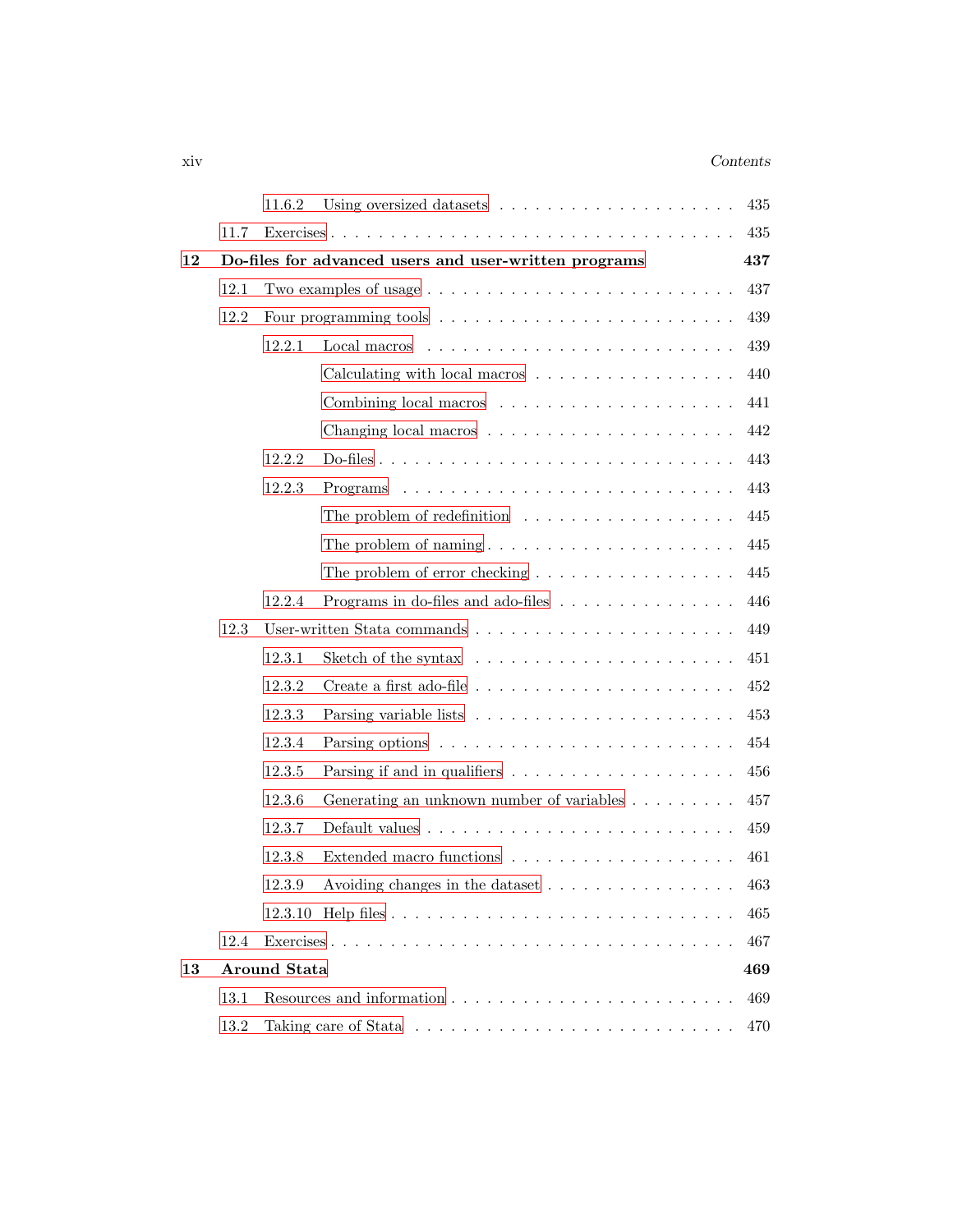#### Contents xv

|               |              | 13.3.1 Stata Journal ado-files $\ldots \ldots \ldots \ldots \ldots \ldots \ldots 471$ |     |  |  |  |  |  |
|---------------|--------------|---------------------------------------------------------------------------------------|-----|--|--|--|--|--|
|               |              |                                                                                       |     |  |  |  |  |  |
|               |              |                                                                                       |     |  |  |  |  |  |
|               |              |                                                                                       |     |  |  |  |  |  |
| References    |              |                                                                                       |     |  |  |  |  |  |
|               | Author index |                                                                                       | 483 |  |  |  |  |  |
| Subject index |              |                                                                                       |     |  |  |  |  |  |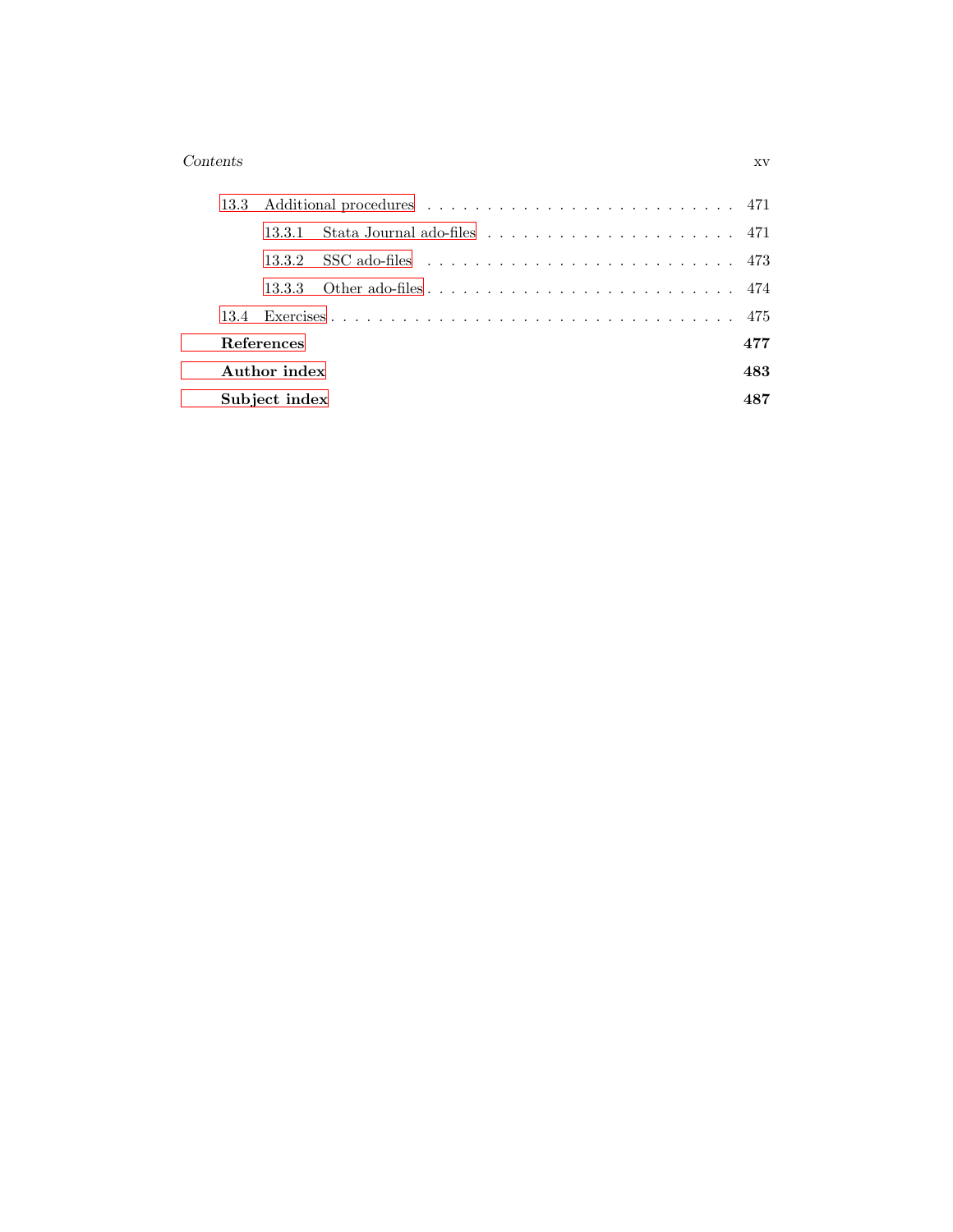(Pages omitted)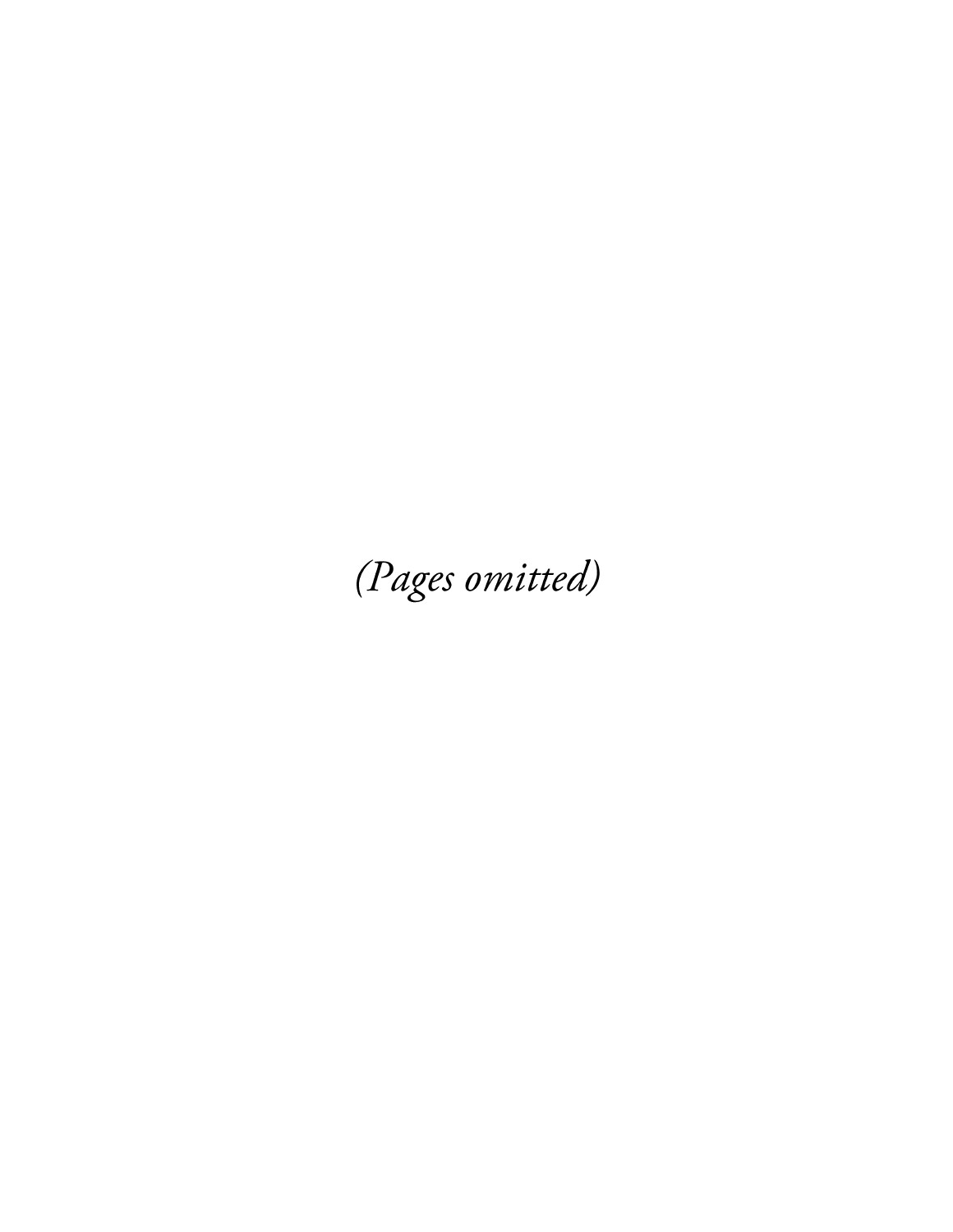## Preface

As you may have guessed, this book discusses data analysis, especially data analysis using Stata. We intend for this book to be an introduction to Stata; at the same time, the book also explains, for beginners, the techniques used to analyze data.

Data Analysis Using Stata does not merely discuss Stata commands but demonstrates all the steps of data analysis using practical examples. The examples are related to public issues, such as income differences between men and women, and elections, or to personal issues, such as rent and living conditions. This approach allows us to avoid using social science theory in presenting the examples and to rely on common sense. We want to emphasize that these familiar examples are merely standing in for actual scientific theory, without which data analysis is not possible at all. We have found that this procedure makes it easier to teach the subject and use it across disciplines. Thus this book is equally suitable for biometricians, econometricians, psychometricians, and other "metricians"—in short, for all who are interested in analyzing data.

Our discussion of commands, options, and statistical techniques is in no way exhaustive but is intended to provide a fundamental understanding of Stata. Having read this book and solved the problems in it, the reader should be able to solve all further problems to which Stata is applicable.

We strongly recommend to both beginners and advanced readers that they read the preface and the first chapter (entitled The first time) attentively. Both serve as a guide throughout the book. Beginners should read the chapters in order while sitting in front of their computers and trying to reproduce our examples. More-advanced users of Stata may benefit from the extensive index and may discover a useful trick or two when they look up a certain command. They may even throw themselves into programming their own commands. Those who do not (yet) have access to Stata are invited to read the chapters that focus on data analysis, to enjoy them, and maybe to translate one or another hint (for example, about diagnostics) into the language of the statistical package to which they do have access.

## **Structure**

The first time (chapter 1) shows what a typical session of analyzing data could look like. To beginners, this chapter conveys a sense of Stata and explains some basic concepts such as variables, observations, and missing values. To advanced users who already have experience in other statistical packages, this chapter offers a quick entry into Stata.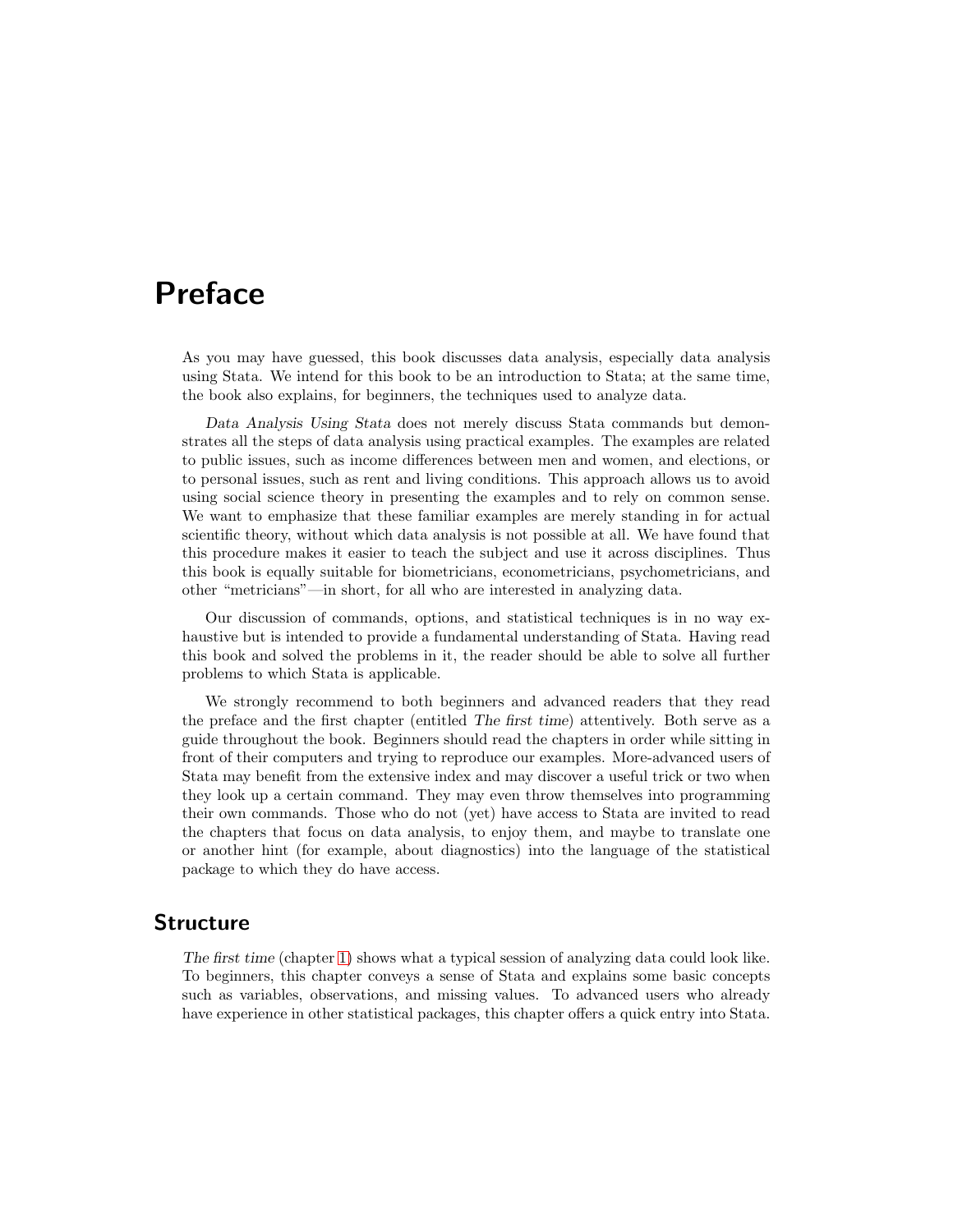Advanced users will find within this chapter many cross-references, which can therefore be viewed as an extended table of contents. The rest of the book is divided into three parts, described below.

Chapters 2–6 serve as an introduction to the basic tools of Stata. Throughout the subsequent chapters, these tools are used extensively. It is not possible to portray the basic Stata tools, however, without using some of the statistical techniques explained in the second part of the book. The techniques described in chapter 6 may not seem useful until you begin working with your own results, so you may want to skim chapter 6 now and read it more carefully when you need it.

Throughout chapters 7–10, we show examples of data analysis. In chapter 7, we present techniques for describing and comparing distributions. Chapter 8 covers statistical inference and explains whether and how one can transfer judgments made from a statistic obtained in a dataset to something that is more than just the dataset. Chapter 9 introduces linear regression using Stata. It explains in general terms the technique itself and shows how to run a regression analysis using an example file. Afterward, we discuss how to test the statistical assumptions of the model. We conclude the chapter with a discussion of sophisticated regression models and a quick overview of further techniques. Chapter 10, in which we describe regression models for categorical dependent variables, is structured in the same way as the previous chapter to emphasize the similarity between these techniques.

Chapters 11–13 deal with more-advanced Stata topics that beginners may not need. In chapter 11, we explain how to read and write files that are not in the Stata format. At the beginning of chapter 12, we introduce some special tools to aid in writing do-files. You can use these tools to create your own Stata commands and then store them as ado-files, which are explained in the second part of the chapter. It is easy to write Stata commands, so many users have created a wide range of additional Stata commands that can be downloaded from the Internet. In chapter 13, we discuss these user-written commands and other resources.

## Using this book: Materials and hints

The only way to learn how to analyze data is to do it. To help you learn by doing, we have provided data files (available on the Internet) that you can use with the commands we discuss in this book. You can access these files from within Stata or by downloading a zip archive.

Please do not hesitate to contact us if you have any trouble obtaining these data files and do-files. $<sup>1</sup>$ </sup>

<sup>1.</sup> The data we provide and all commands we introduce assume that you use Stata 12 or higher. Please contact us if you have an older version of Stata.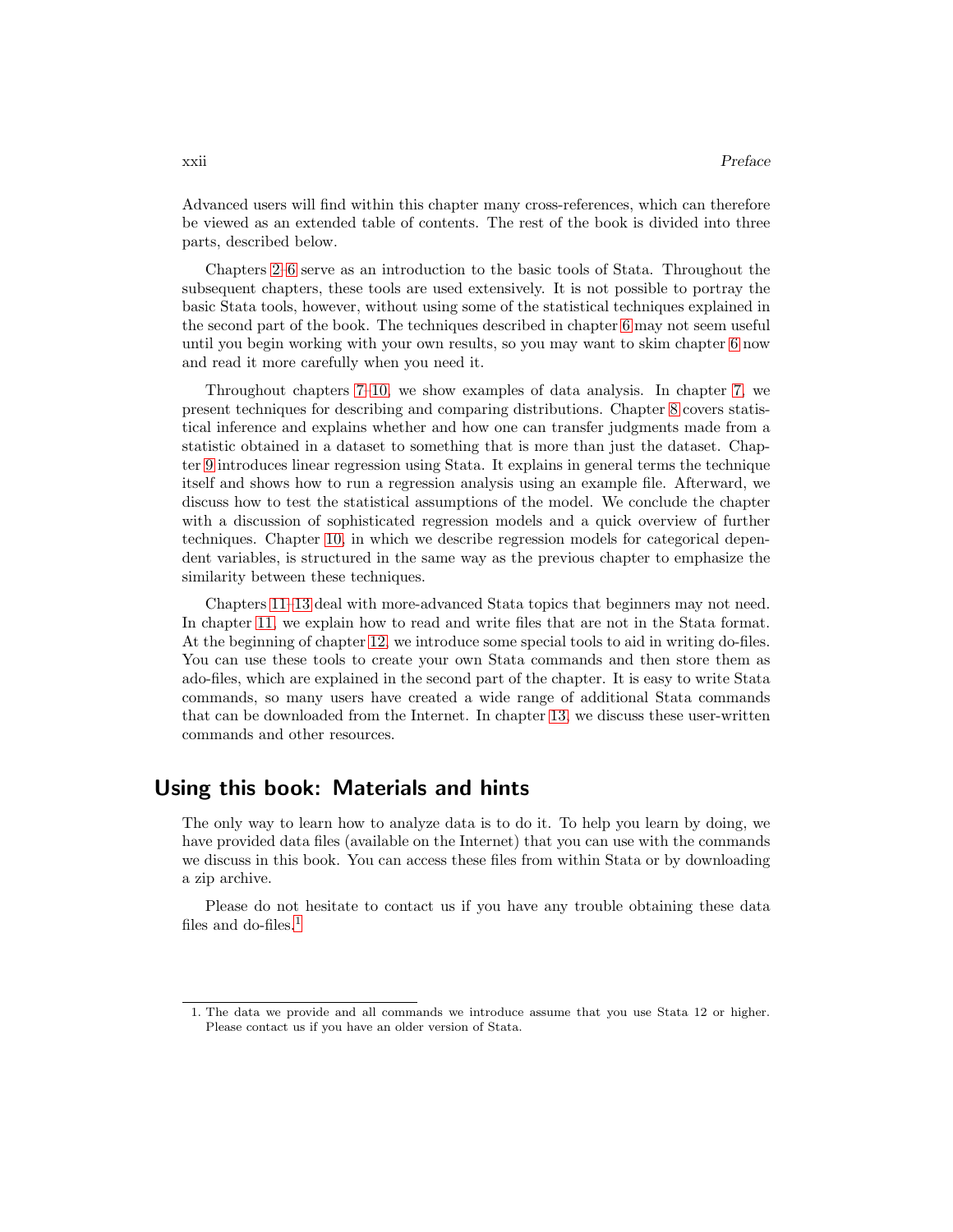#### Preface xxiii

• If the machine you are using to run Stata is connected to the Internet, you can download the files from within Stata. To do this, type the following commands in the Stata Command window (see the beginning of chapter 1 for information about using Stata commands).

```
. mkdir c:\data\kk3
. cd c:\data\kk3
. net from http://www.stata-press.com/data/kk3/
. net get data
```
These commands will install the files needed for all chapters except section 11.4. Readers of this section will need an additional data package. You can download these files now or later on by typing

```
. mkdir c:\data\kk3\kksoep
. cd c:\data\kk3\kksoep
. net from http://www.stata-press.com/data/kk3/
. net get kksoep
. cd ..
```
If you are using a Mac or Unix system, substitute a suitable directory name in the first two commands, respectively.

• The files are also stored as a zip archive, which you can download by pointing your browser to http://www.stata-press.com/data/kk3/kk3.zip.

To extract the file kk3.zip, create a new folder: c:\data\kk3. Copy kk3.zip into this folder. Unzip the file kk3.zip using any program that can unzip zip archives. Most computers have such a program already installed; if not, you can get one for free over the Internet.<sup>2</sup> Make sure to preserve the kksoep subdirectory contained in the zip file.

Throughout the book, we assume that your current working directory (folder) is the directory where you have stored our files. This is important if you want to reproduce our examples. At the beginning of chapter 1, we will explain how you can find your current working directory. Make sure that you do not replace any file of ours with a modified version of the same file; that is, avoid using the command save, replace while working with our files.

We cannot say it too often: the only way to learn how to analyze data is to analyze data yourself. We strongly recommend that you reproduce our examples in Stata as you read this book. A line that is written in this font and begins with a period (which itself should not be typed by the user) represents a Stata command, and we encourage you to enter that command in Stata. Typing the commands and seeing the results or graphs will help you better understand the text, because we sometimes omit output to save space.

As you follow along with our examples, you must type all commands that are shown, because they build on each other within a chapter. Some commands will only work if

<sup>2.</sup> For example, "pkzip" is free for private use, developed by the company PKWARE. You can find it at http://pkzip.en.softonic.com/.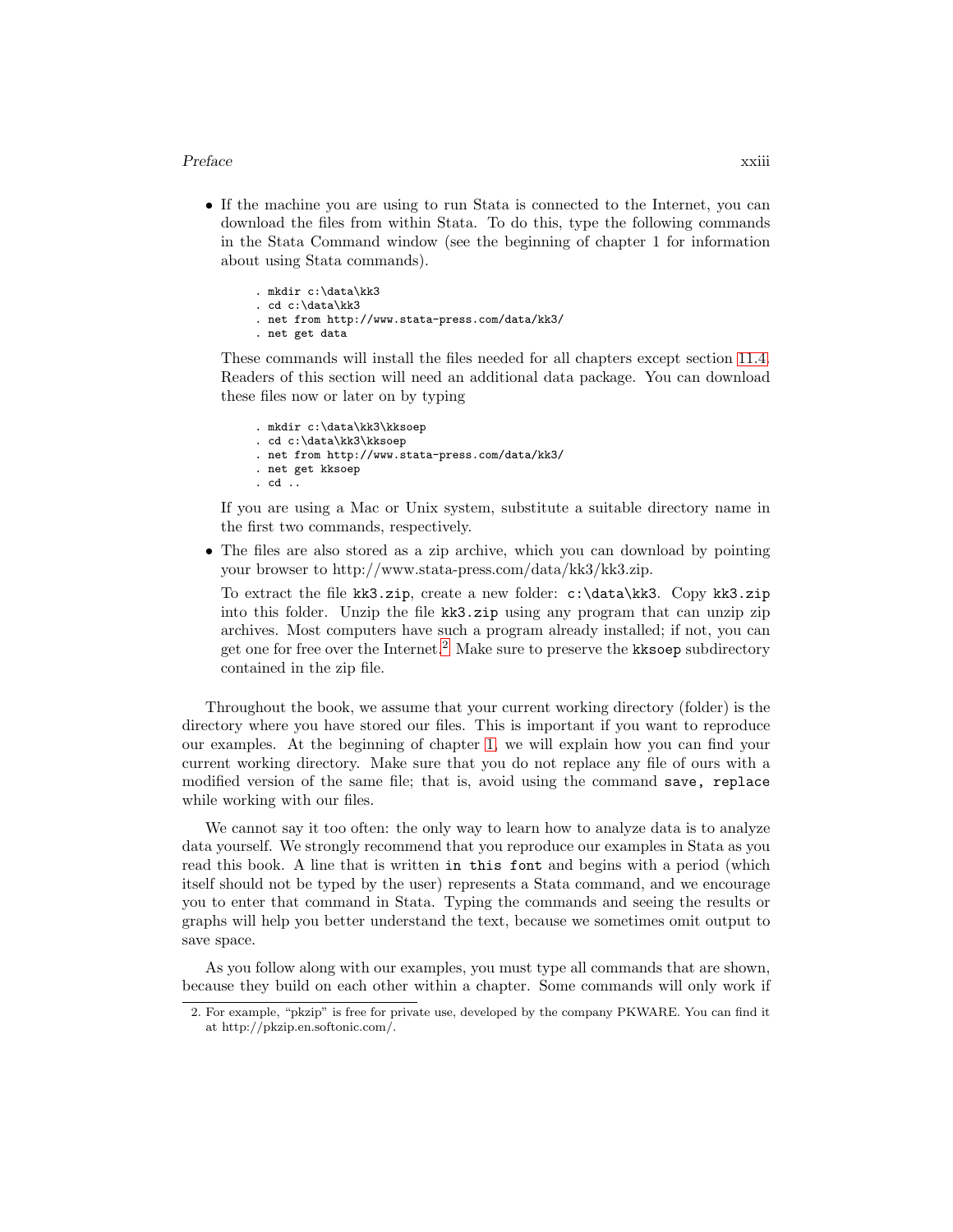you have entered the previous commands. If you do not have time to work through a whole chapter at once, you can type the command

. save mydata, replace

before you exit Stata. When you get back to your work later, type

. use mydata

and you will be able to continue where you left off.

The exercises at the end of each chapter use either data from our data package or data used in the Stata manuals. StataCorp provides these datasets online.<sup>3</sup> They can be used within Stata by typing the command webuse filename. However, this command assumes that your computer is connected to the Internet; if it is not, you have to download the respective files manually from a different computer.

This book contains many graphs, which are almost always generated with Stata. In most cases, the Stata command that generates the graph is printed above the graph, but the more complicated graphs were produced by a Stata do-file. We have included all of these do-files in our file package so that you can study these files if you want to produce a similar graph (the name of the do-file needed for each graph is given in a footnote under the graph).

If you do not understand our explanation of a particular Stata command or just want to learn more about it, use the Stata help command, which we explain in chapter 1. Or you can look in the Stata manuals, which are available in printed form and as PDF files. When we refer to the manuals, [R] summarize, for example, refers to the entry describing the summarize command in the Stata Base Reference Manual. [U] 18 Programming Stata refers to chapter 18 of the Stata User's Guide. When you see a reference like these, you can use Stata's online help (see section 1.3.16) to get information on that keyword.

### Teaching with this manual

We have found this book to be useful for introductory courses in data analysis, as well as for courses on regression and on the analysis of categorical data. We have used it in courses at universities in Germany and the United States. When developing your own course, you might find it helpful to use the following outline of a course of lectures of 90 minutes each, held in a computer lab.

To teach an introductory course in data analysis using Stata, we recommend that you begin with chapter 1, which is designed to be an introductory lecture of roughly 1.5 hours. You can give this first lecture interactively, asking the students substantive questions about the income difference between men and women. You can then answer them by entering Stata commands, explaining the commands as you go. Usually, the students

<sup>3.</sup> They are available at http://www.stata-press.com/data/r12/.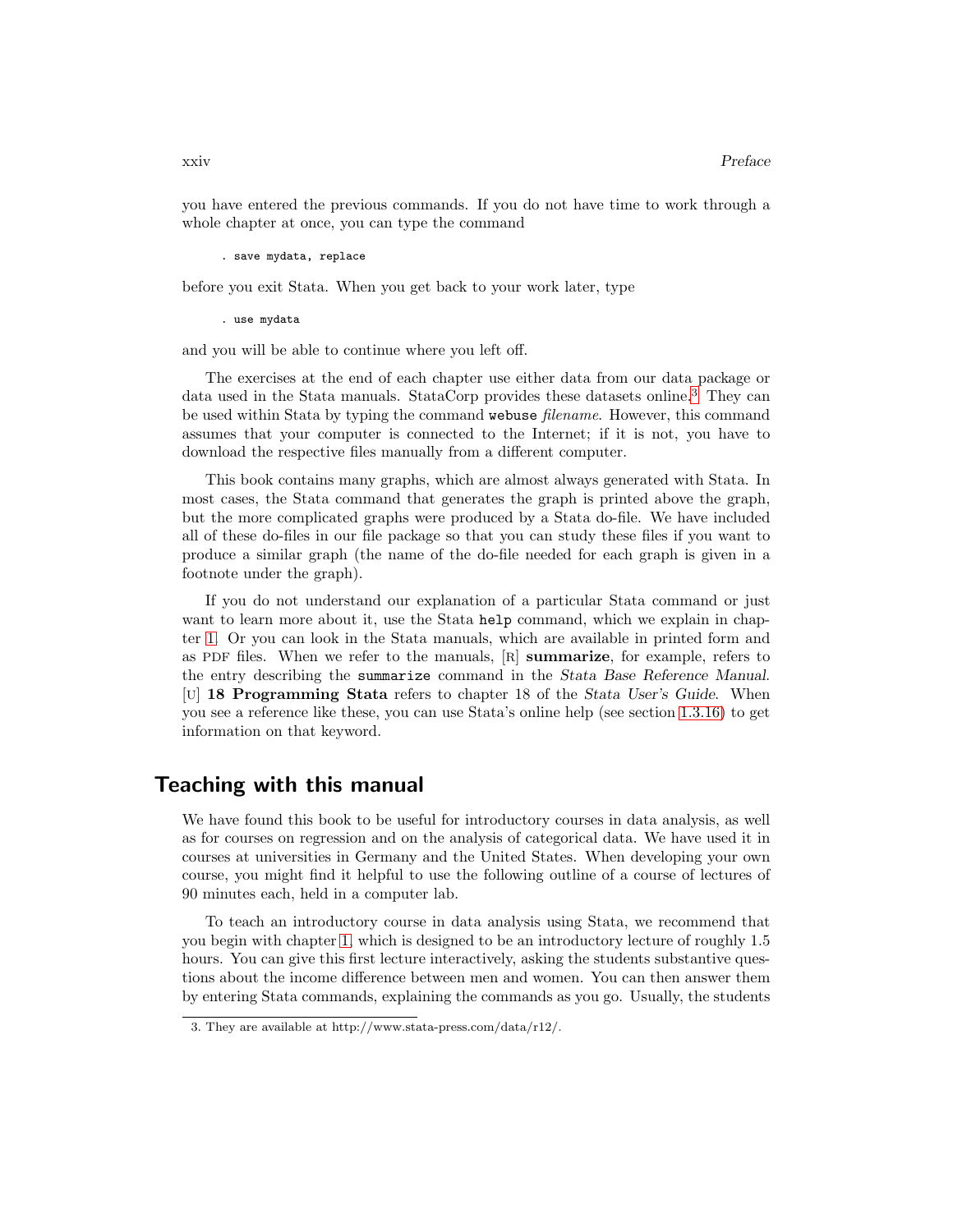#### Preface xxv

name the independent variables used to examine the stability of the income difference between men and women. Thus you can do a stepwise analysis as a question-and-answer game. At the end of the first lecture, the students should save their commands in a log file. As a homework assignment, they should produce a commented do-file (it might be helpful to provide them with a template of a do-file).

The next two lectures should work with chapters 3–5 and can be taught a bit more conventionally than the introduction. It will be clear that your students will need to learn the language of a program first. These two lectures need not be taught interactively but can be delivered section by section without interruption. At the end of each section, give the students time to retype the commands and ask questions. If time is limited, you can skip over sections 3.3 and 5.7. You should, however, make time for a detailed discussion of sections 5.1.4 and 5.1.5 and the examples in them; both sections contain concepts that will be unfamiliar to the student but are very powerful tools for users of Stata.

One additional lecture should suffice for an overview of the commands and some interactive practice in the graphs chapter (chapter 6).

Two lectures can be scheduled for chapter 7. One example for a set of exercises to go along with this chapter is given by Donald Bentley and is described on the webpage http://www.amstat.org/publications/jse/v3n3/datasets.dawson.html. The necessary files are included in our file package.

A reasonable discussion of statistical inference will take two lectures. The material provided in chapter 8 shows necessary elements for simulations, which allows for a hands-on discussion of sampling distributions. The section on multiple imputation can be skipped in introductory courses.

Three lectures should be scheduled for chapter 9. According to our experience, even with an introductory class, you can cover sections 9.1, 9.2, and 9.3 in one lecture each. We recommend that you let the students calculate the regressions of the Anscombe data (see page 279) as a homework assignment or an in-class activity before you start the lecture on regression diagnostics.

We recommend that toward the end of the course, you spend two lectures on chapter 11 introducing data entry, management, and the like, before you end the class with chapter 13, which will point the students to further Stata resources.

Many of the instructional ideas we developed for our book have found their way into the small computing lab sessions run at the UCLA Department of Statistics. The resources provided there are useful complements to our book when used for introductory statistics classes. More information can be found at http://www.stat.ucla.edu/labs/, including labs for older versions of Stata.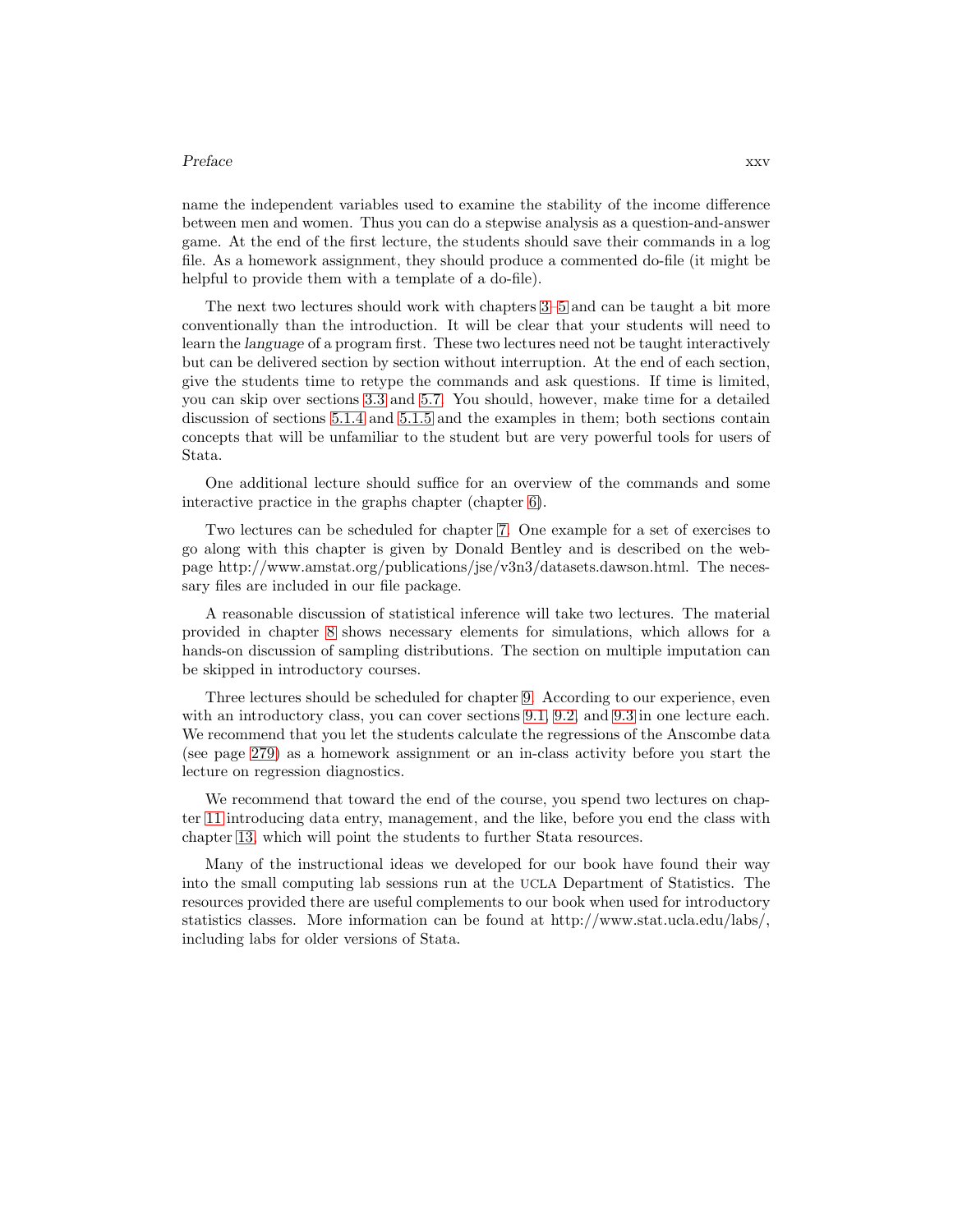In addition to using this book for a general introduction to data analysis, you can use it to develop a course on regression analysis (chapter 9) or categorical data analysis (chapter 10). As with the introductory courses, it is helpful to begin with chapter 1, which gives a good overview of working with Stata and solving problems using Stata's online help. Chapter 13 makes a good summary for the last session of either course.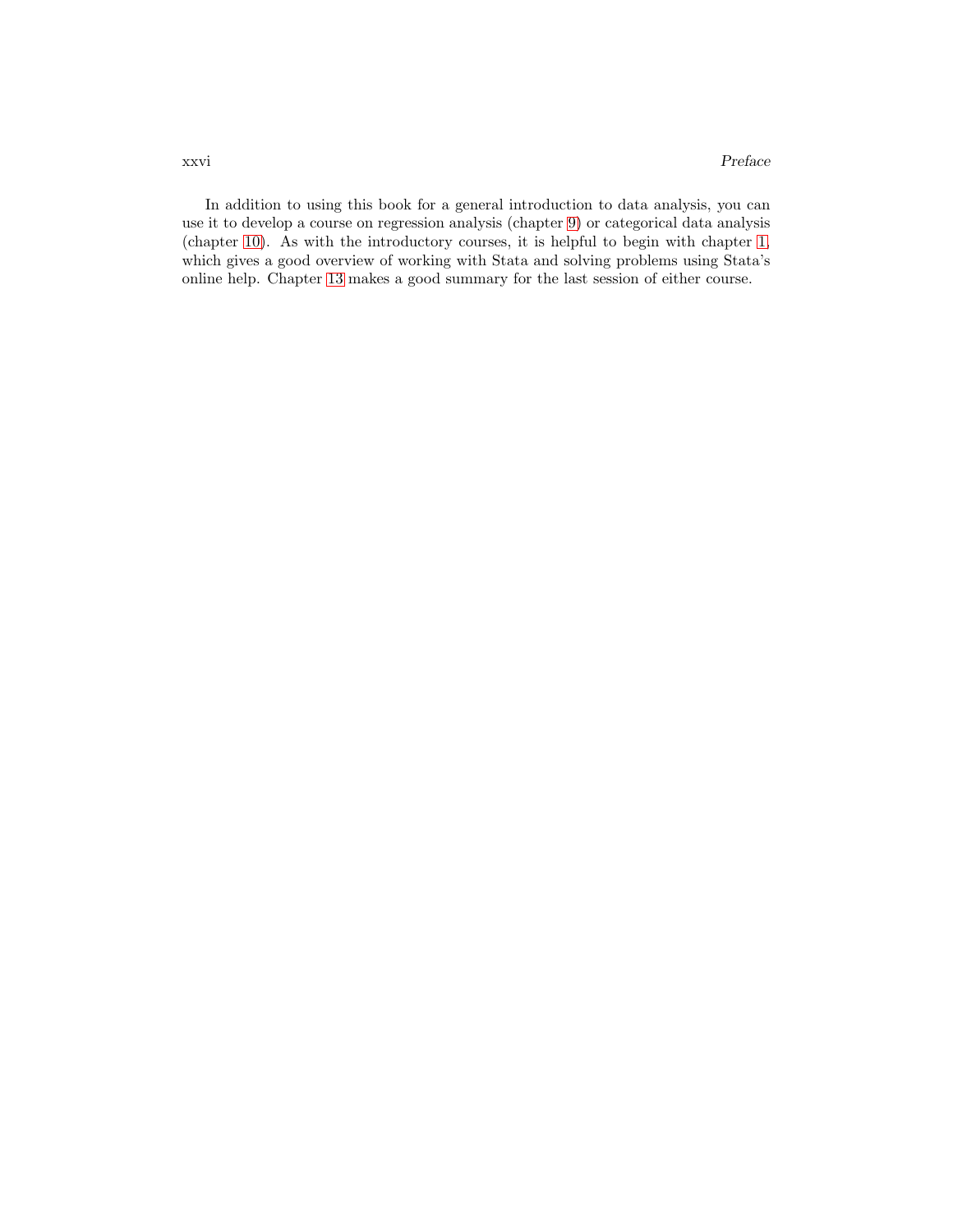(Pages omitted)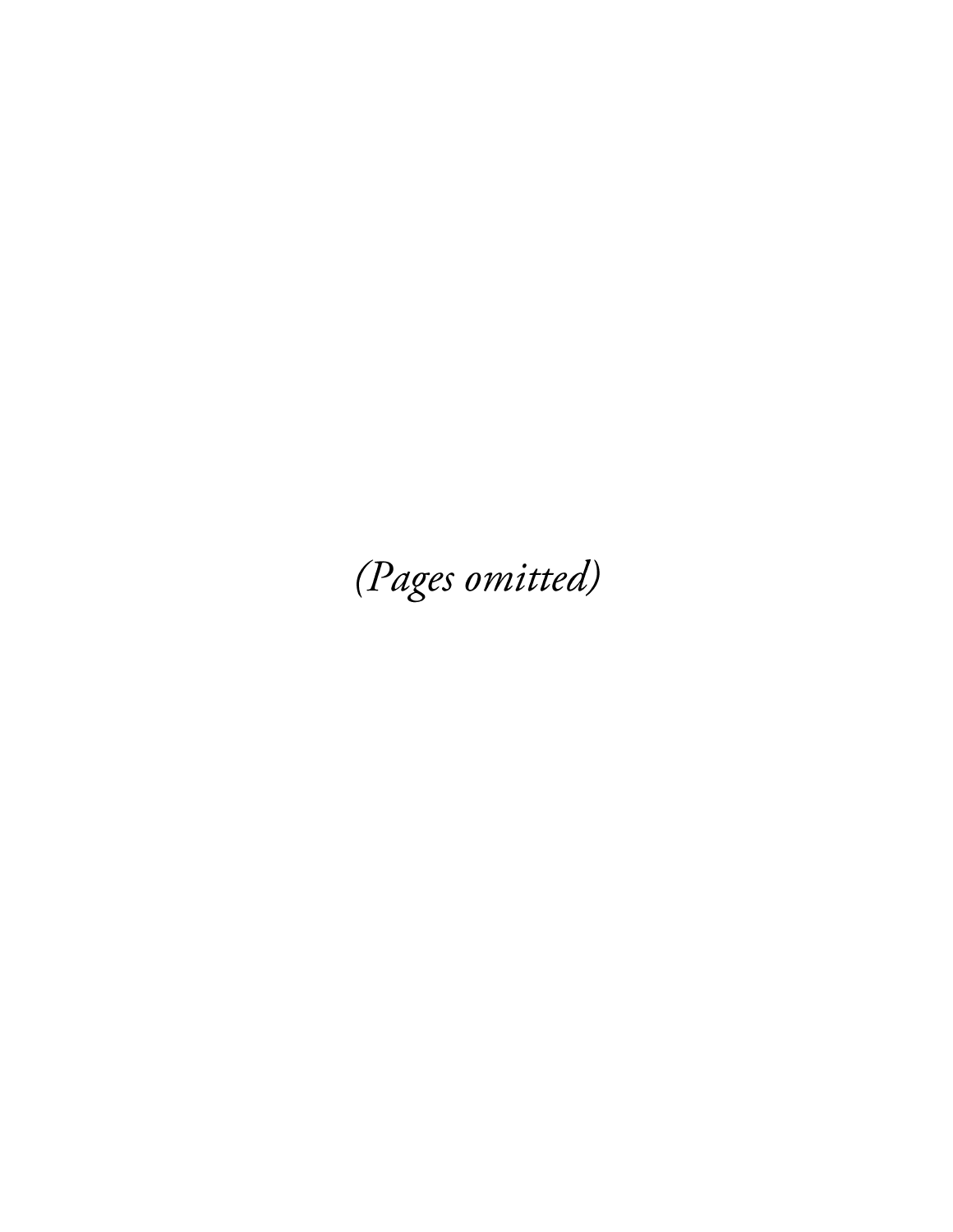## 6.4 Multiple graphs

In Stata, you can create multiple graphs in several different ways. By "multiple graphs", we mean graphs that consist of different graph parts, in particular,

- twoway graphs that are plotted on top of each other,
- graphs that are broken out with the by() option and are then displayed together, and
- varying graphs that are combined using the graph combine command.

We will now quickly introduce these three types of graphs.

#### 6.4.1 Overlaying many twoway graphs

You can overlay as many types of twoway graphs as you want in the same coordinate system. In the following example, three graphs are placed on top of each other: a scatterplot; a linear fit (or regression line; see chapter 9) for the same data, but restricted to the old federal states in West Germany ( $rent_w$ ); and finally, a linear fit that is restricted to the new federal states in East Germany (rent\_e).





To overlay twoway graphs, you consolidate the graphs in a single twoway command, separated by parentheses or two vertical lines. In this book and our own work, we use two vertical lines because there are already so many parentheses in the graph syntax. The two vertical lines are particularly readable in do-files containing the individual graphs one after another with line breaks commented out (see section 2.2.2).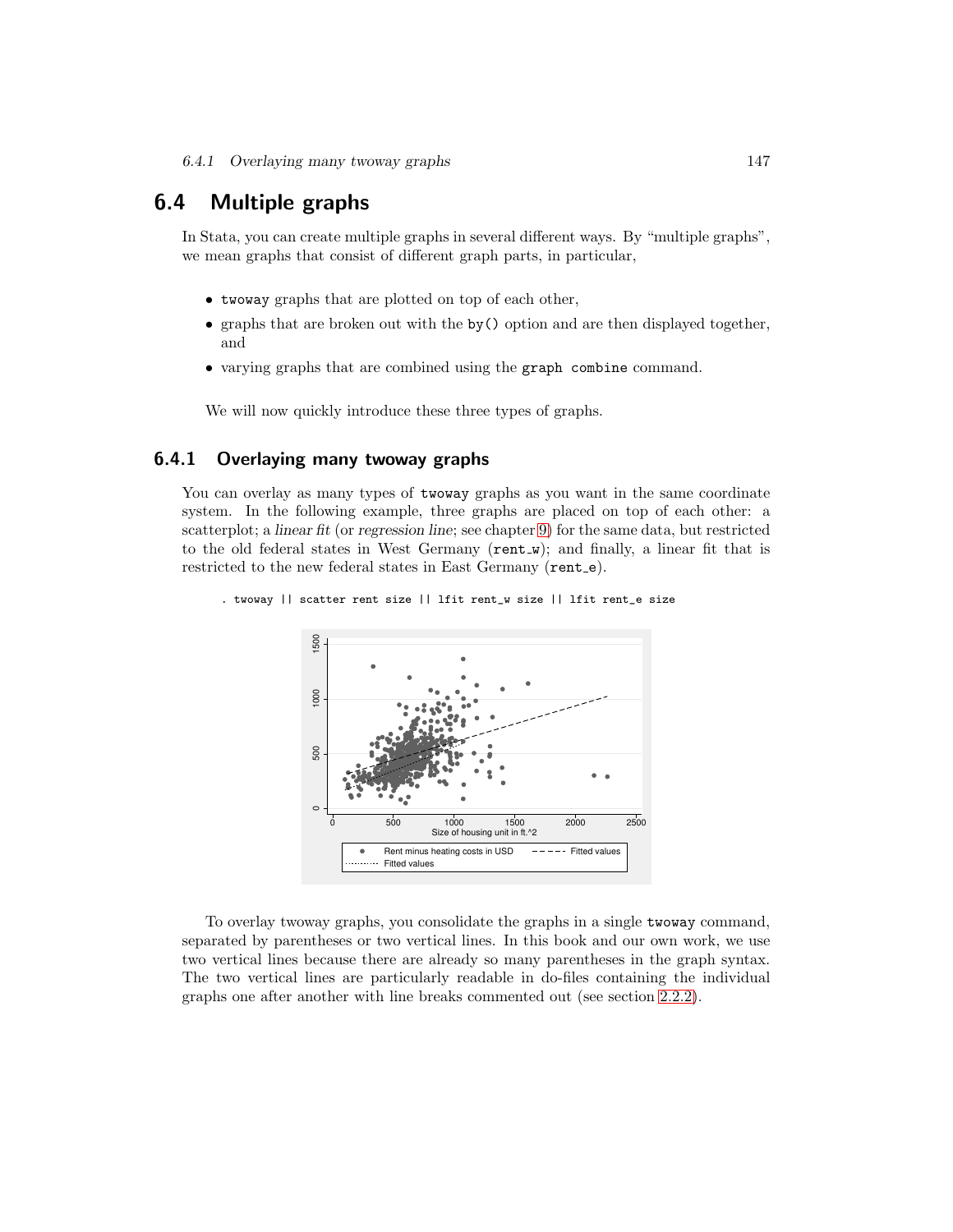If you are combining several twoway graphs, you can specify options that correspond to the respective graph types, as well as twoway options that apply to all the graphs to be combined. Generally, the syntax for overlaid twoway graphs is as follows:

#### **twoway**

- || scatter varlist, scatter options
- || lfit varlist, lfit options
- || plottype varlist, plottype options,
- || twoway\_options

The first and the last two vertical bars are superfluous. However, we tend to use them for long graph commands to enhance readability. This syntax structure can be illustrated with an example (but note that commands of that length are often better typed into the Do-file Editor than into the command line):

- . twoway || scatter rent size, msymbol(oh)
- > || lfit rent\_w size, clpattern(dot)
- > || lfit rent\_e size, clpattern(dash)
- > || , title("Scatterplot with Regression-Lines") legend(order(2 "West" 3 "East"))

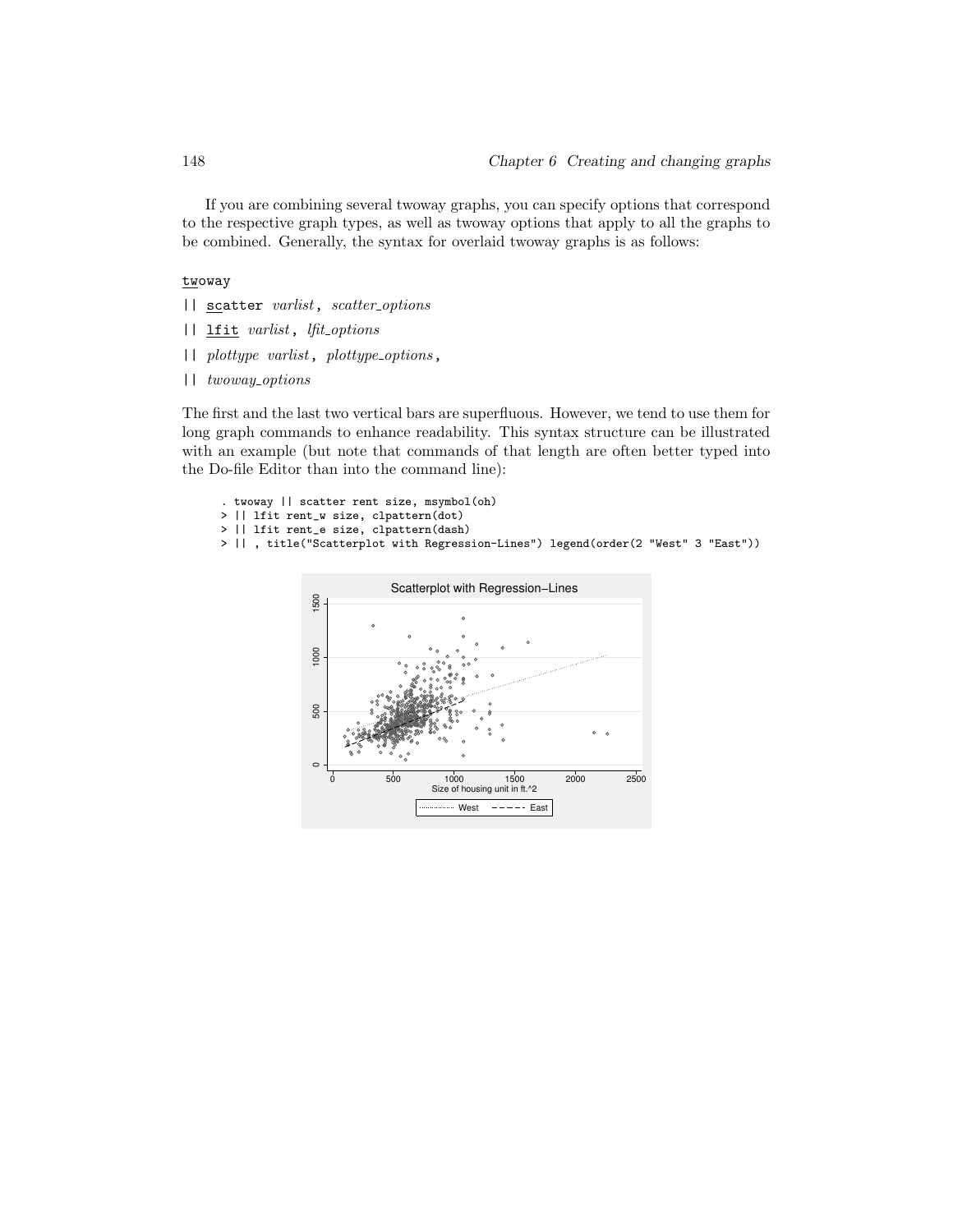## 6.4.2 Option by()

The by() option displays separate graphs for each group defined by the variable in the parentheses. If more than one variable is entered in the parentheses, graphs are provided for every combination of the chosen variables. If you also specify the total suboption, another graph is displayed without separating it by group. Other suboptions control the positioning (for example, rows() and cols()), the display or omission of individual axes (for example,  $\lceil$  no  $\rceil$  ixaxes), or the appearance of the margins between the individual graphs. For the list of suboptions, see help by option or  $[G-3]$  by option. One example should be enough at this point:



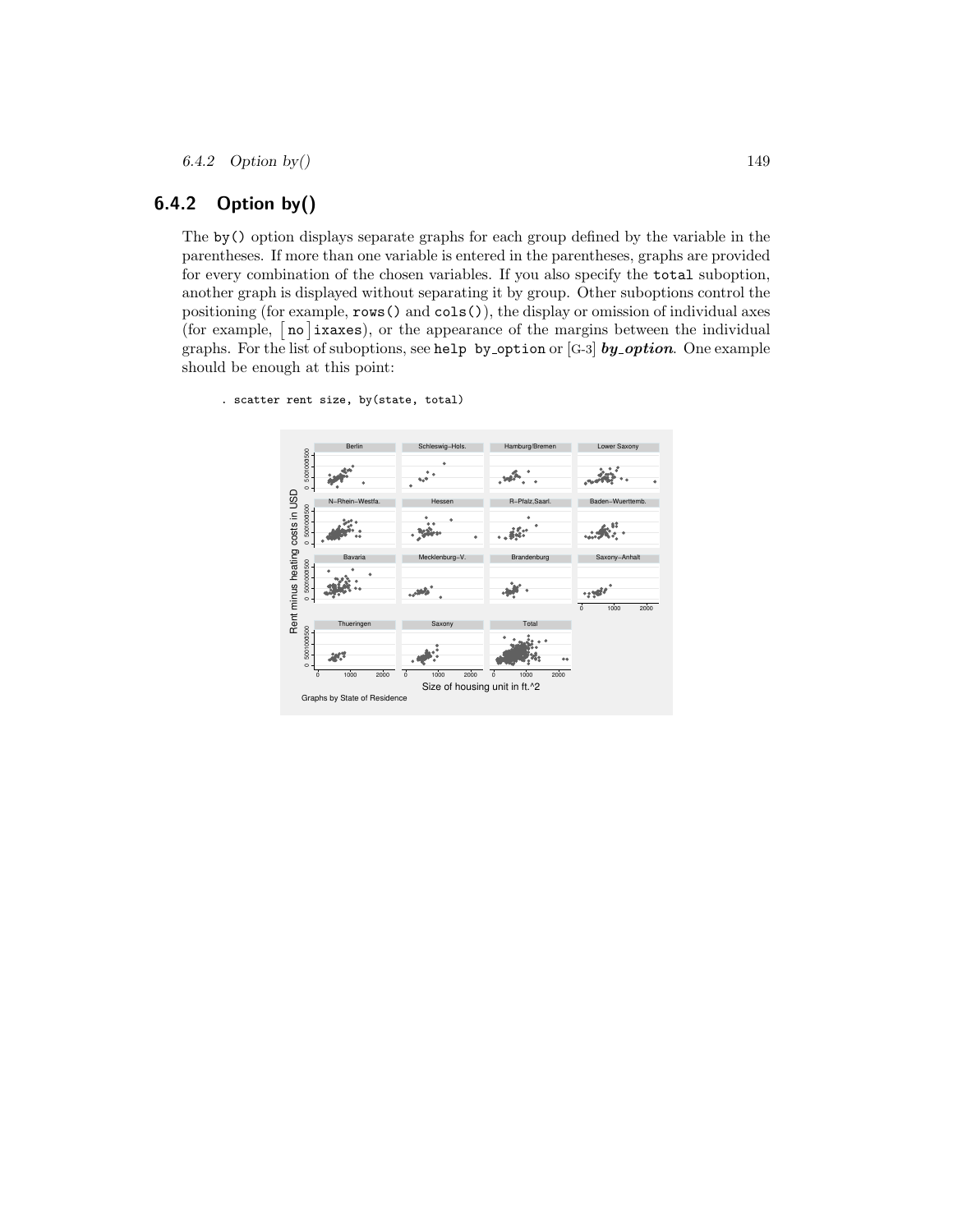#### 6.4.3 Combining graphs

Stata allows you to combine as many graphs as you want into a joint graph. To do this, you first save the individual graphs and then combine them using graph combine. We will demonstrate this using a display of rent by size, separated by respondents from East and West Germany:

. scatter rent\_w size, name(west, replace)

. scatter rent\_e size, name(east, replace)

<sup>.</sup> graph combine west east



To save both graphs, we use the name() option, which specifies the name under which the graph will be saved in the computer's memory. The replace suboption tells Stata to delete any graphs already saved under this name. We then combine the two graphs using graph combine.

The graph combine command has a series of options for controlling how the combined graph is to be displayed. To begin with, it is important to set the number of rows and columns in the combined graph. The individual graphs are placed in the combined graph in rows and columns in a matrix-like fashion. The positioning of the individual graphs depends on how many rows and columns the matrix has. In the matrix above, one row and two columns were used. Here you will see what happens if we instead use two rows and one column: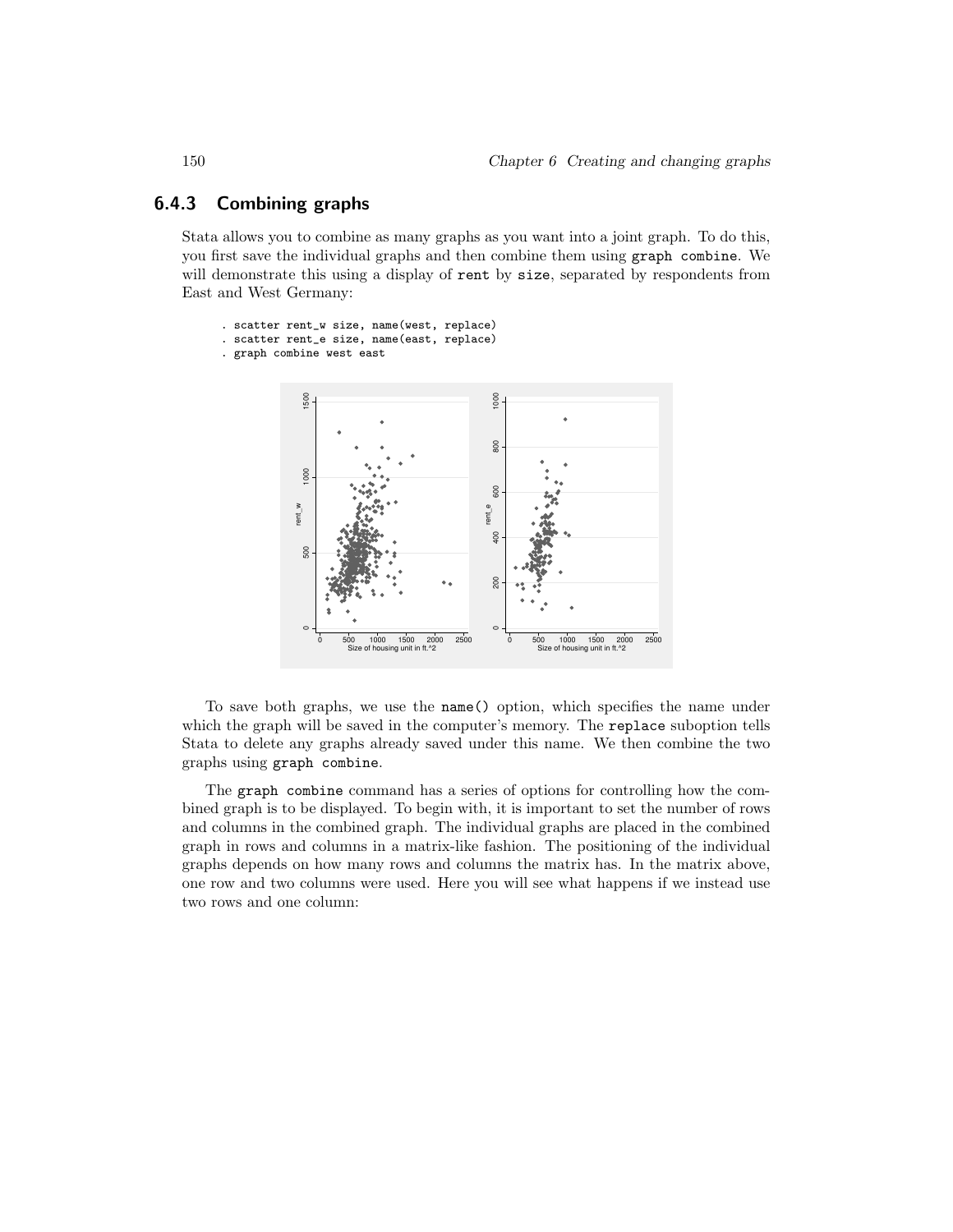#### 6.4.3 Combining graphs 151



. graph combine west east, rows(2)

The number of individual graphs you can put in a multiple graph is limited only by printer and screen resolutions. If the main issue is the readability of the labels, you can increase their size with the iscale() option. The default font size decreases with every additional graph. With  $iscale(1)$ , you can restore the text to its original size; iscale(\*.8) restores the text to 80% of its original size.

If you want the individual graph parts of the combined graph to have different sizes, you will have to save the graphs with different sizes before combining them. However, you cannot use the xsize() and ysize() options discussed in section 6.3.2, because these sizes are not taken into account by graph combine. Instead, you will have to use the forced-size options fysize() and fxsize(), which tell Stata to use only a certain percentage of the available space. For example, the fxsize(25) option creates a graph that uses only 25% of the width of the available space; correspondingly, a graph created using the fysize(25) option uses only 25% of the available height.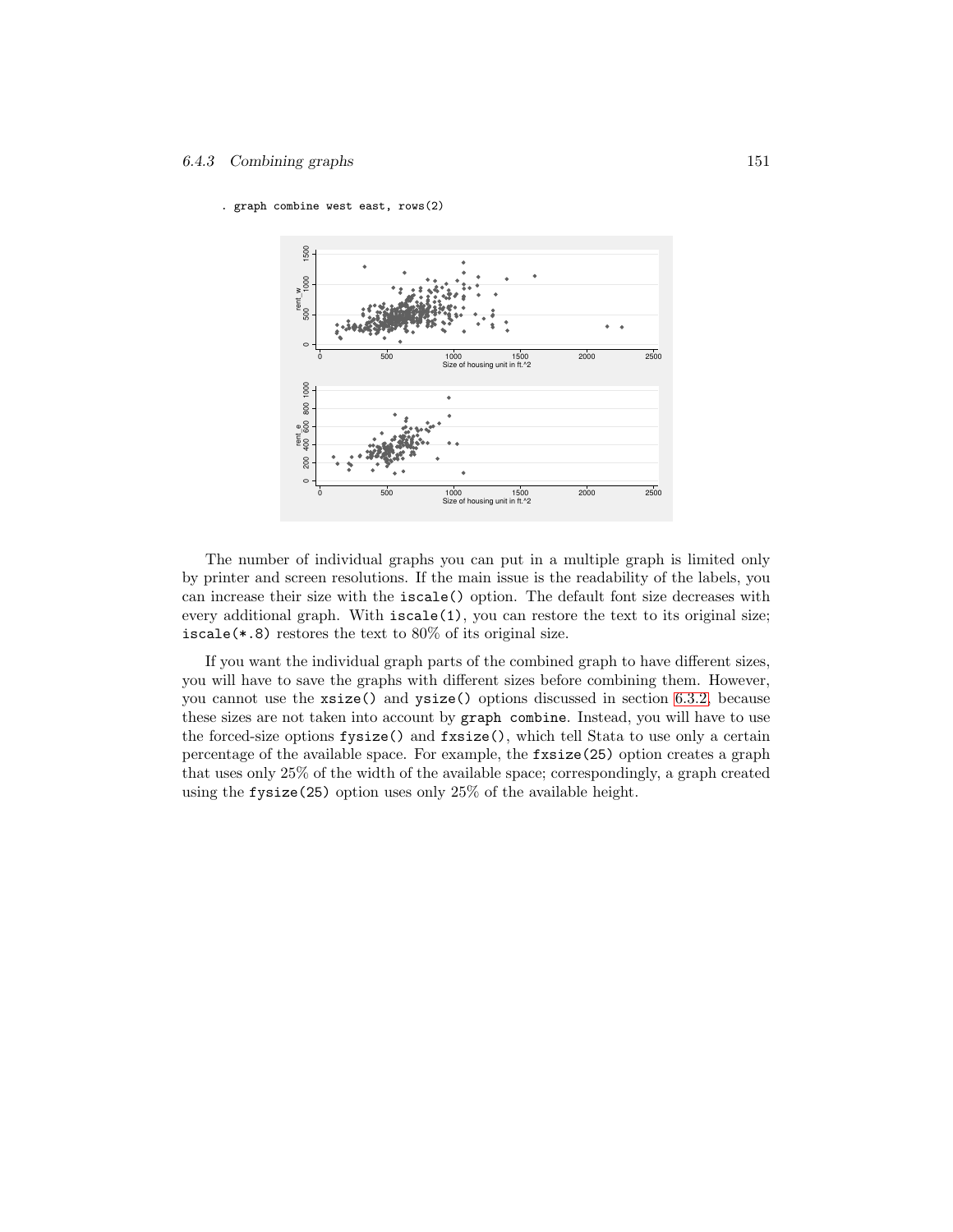Here is a slightly more advanced example of graph combine using the forced-size options.

- . twoway scatter rent size, name(xy, replace)
- > xlabel(, grid) ylabel(, grid gmax)
- . twoway histogram size, name(hx, replace) fraction
- > xscale(alt) xlabel(, grid gmax) fysize(25)
- . twoway histogram rent, fraction name(hy, replace) horizontal
- > yscale(alt) ylabel(0(500)2500, grid gmax) fxsize(25)
- . graph combine hx xy hy, imargin(0 0 0 0) hole(2)



For more details on creating such graphs, see [G-2] graph combine. The Graph Editor has further capabilities regarding the positioning of graph elements. The repositioning is best done with the Grid Edit Tool. A description of its functionality can be found in [G-1] graph editor.

## 6.5 Saving and printing graphs

To print a Stata graph, you type

. graph print

The graph displayed in Stata's Graph window is then printed directly. If you create many graphs in a do-file, you can also print them with that do-file by typing the graph print command after every graph command. The graph print command also has many options that can be used to change the printout of a graph (see help pr\_options).

You can also print graphs that are not (or are no longer) in the Graph window, but you must first save the graph to memory or to a file on the hard drive. You already learned how to save graphs to memory in the previous section. There you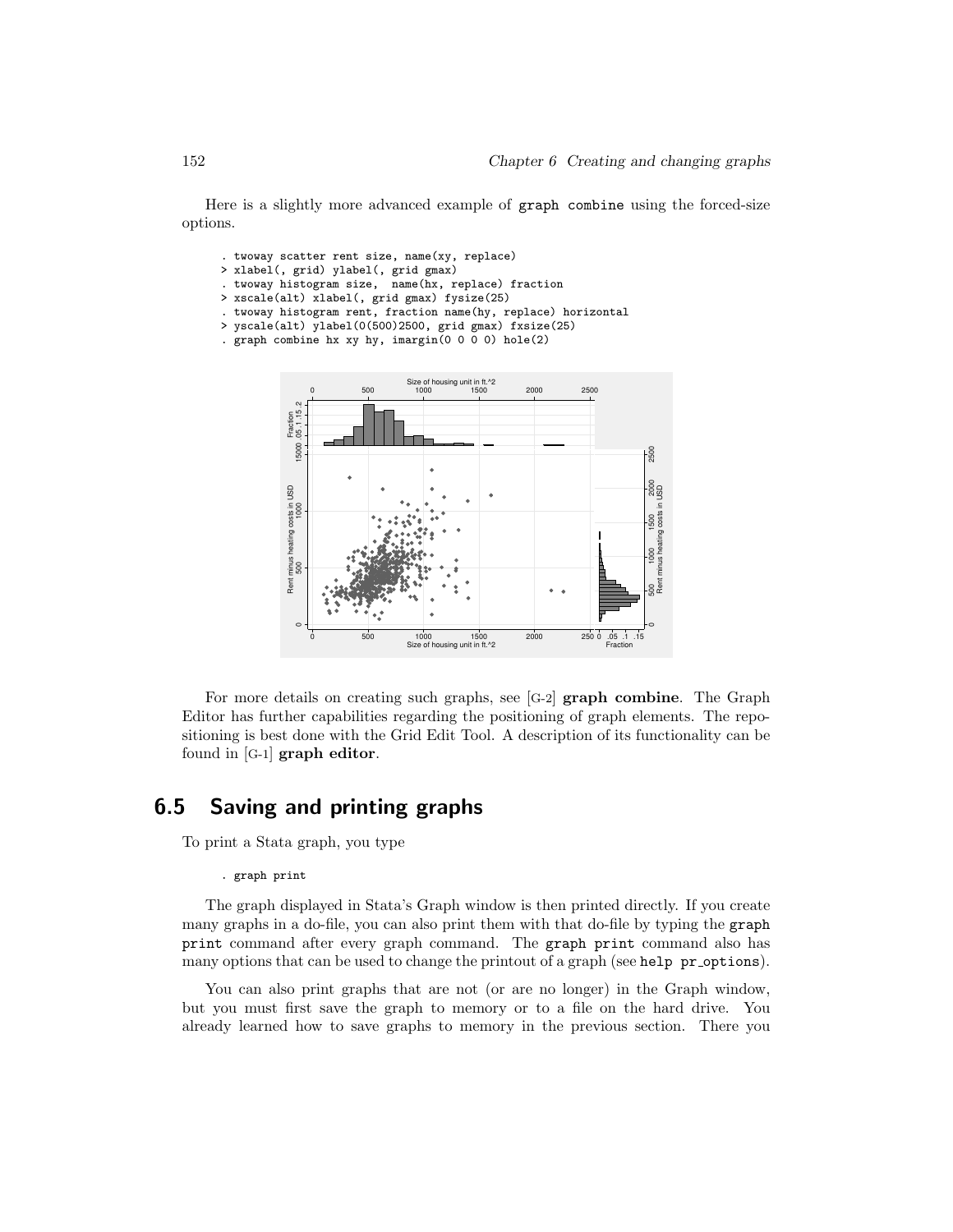saved numerous graphs with the name() option, which we then combined with the graph combine command. To print out these graphs, you first display them with graph display and then print them using graph print. Let us try this with the graph saved as east above (see page 150):

. graph display east . graph print

Saving graphs to memory is often useful, but they are lost when you close Stata. To print graphs that you created a few days ago, you must have saved them as a file by using the saving() option. It works the same way as the name() option except that it saves the file to the hard drive. You type the filename under which the file is to be saved in the parentheses. By default, Stata uses the .gph file extension. To overwrite an existing file of the same name, include the replace option in the parentheses. The option replace is commonly used when creating graphs with do-files.

Be careful when you use the Graph Editor. When you exit the Graph Editor, you will be asked if you want to save the changes you made to the graph. In most cases, you would want to answer yes. If you do so, you should make sure that you use a new filename. If you save the graph with its old name, you might be in trouble next time you run the do-file that created the graph originally. Running the do-file will re-create the original graph and therefore overwrite the changes you made with the Graph Editor. You would need to start over.

All saved files can be, at a later point in time, printed or edited with the Graph Editor. To do so, you simply call the saved graph on the screen with the command graph use and start printing or editing. The command

. graph combine hx xy hy, hole(2) imargin(0 0 0 0) saving(combined, replace)

saves the graph under the name combined.gph in the current working directory. If a file with the same name already exists in the working directory, it is overwritten because you specified replace. You can now close Stata, shut down the computer, or display another graph . . .

. graph display east

. . . and regardless of what you do, you can print the graph saved in a file by typing

- . graph use combined
- . graph print

Finally, you will usually be exporting a Stata graph to a word processing program or presentation program rather than printing it. For this, you can use the much-loved copy-and-paste procedure, where you first copy the graph displayed in a Graph window and then paste it into the respective document. If you are dealing with several graphs, it is better to save the graph in a suitable file format on the hard drive and then import to the desired program when needed.<sup>5</sup>

<sup>5.</sup> When doing this and working with do-files, it is a good idea to document your work (see chapter 2).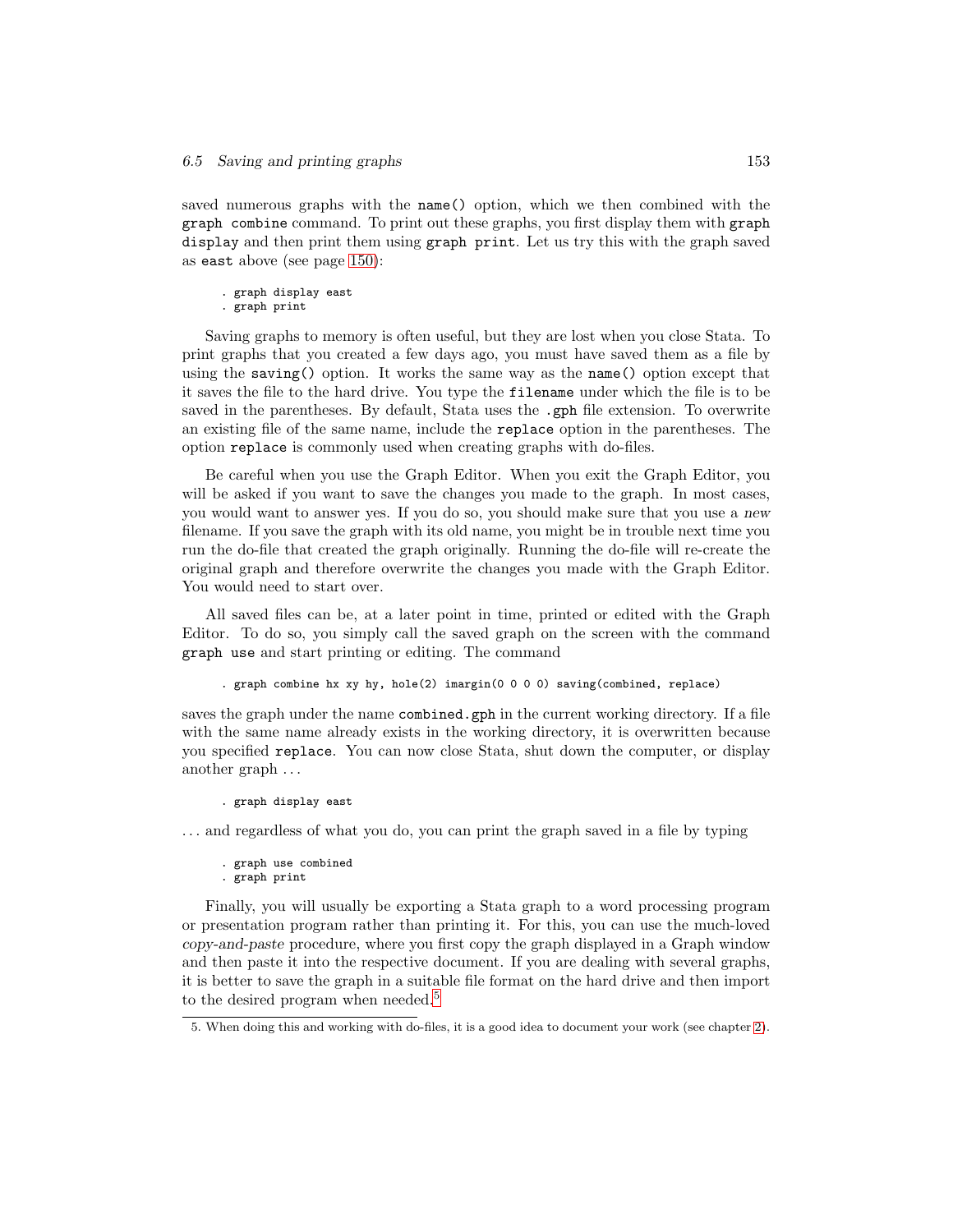To save a graph in a different file format, use the graph export command. You type the filename with the appropriate file extension after the command. Table 6.1 lists the formats that are available to you.

|                                                                          | Extension File format                                                                                                                                                                                    | Restriction                              |
|--------------------------------------------------------------------------|----------------------------------------------------------------------------------------------------------------------------------------------------------------------------------------------------------|------------------------------------------|
| .ps<br>.eps<br>$.$ $wmf$<br>.emf<br>.pict<br>.pdf<br>.png<br>$\cdot$ tif | PostScript<br><b>Encapsulated PostScript</b><br>Windows Metafile<br>Windows Enhanced Metafile<br>Mac Picture Format<br>Portable Document Format<br>Portable Network Graphics<br>Tagged-Image File Format | Windows<br>Windows<br>Mac<br>Windows/Mac |

Table 6.1. Available file formats for graphs

Microsoft applications normally handle files saved in WMF or EMF formats well. The same applies to most other software that runs under Windows operating systems. PostScript and Encapsulated PostScript work well on Unix systems, and you should use them if you write reports using LAT<sub>EX</sub>. Mac users will usually prefer PDF or PICT files. In any case, if you want to save the graph in the Graph window as a WMF file called mygraph1.wmf, use

```
. graph export mygraph1.wmf
```
Use the other file formats as you wish.

## 6.6 Exercises

1. Get data from the National Health and Nutrition Examination Study (NHANES) by using the following command:

. webuse nhanes2.dta, clear

- 2. Using the NHANES data, produce a scatterplot of weight in kg by height in cm. Use hollow circles as the marker symbol.
- 3. Change the title of the vertical axis to "Weight (in kg)", and add a note for the data source of your graph.
- 4. Add reference lines to indicate the arithmetic means of weight and heights.
- 5. Add an axis label to explain the meaning of the reference lines.
- 6. Use blue marker symbols for male observations and pink marker symbols for female observations, and construct a self-explanatory legend. Remove the reference lines.